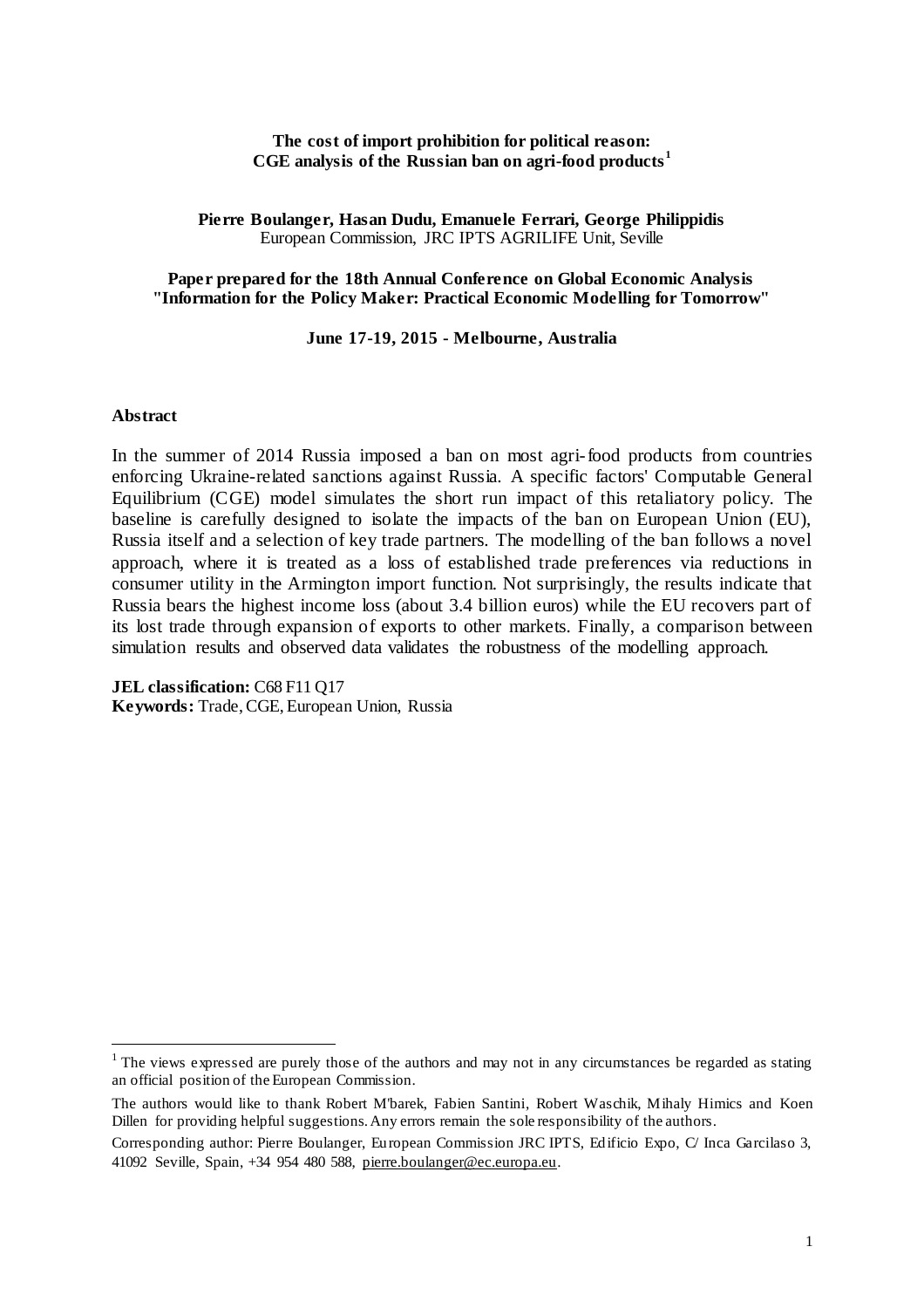### **1. Introduction**

 $\overline{\phantom{a}}$ 

In retaliation to the sanctions imposed on Russia for the political crisis in Ukraine, on August 7, 2014, Russia imposed a one-year import ban on a list of agri-food products from the European Union (EU), the United States of America (USA), Norway, Canada and Australia. This list covers almost all meat products (beef, pigmeat, poultry, and certain sausages), milk and dairy products, fruits and vegetables, as well as fish and crustaceans (DG AGRI, 2014a). Representing approximately four percent of EU agri-food exports, these restrictions were expected to put a degree of pressure on agriculture and food sectors, largely due to the unforeseen nature of the trade shock. A further decomposition by sectors revealed that some EU sectors were expected to be heavily affected (i.e., 29% of EU fruit and vegetable exports, 33% of cheese, 28% butter (DG AGRI, 2014a)). Internal EU estimates (DG AGRI, 2014a) suggested that the ban potentially jeopardised five billion euros worth of trade affecting the livelihood of some 9.5 million EU workers.

It is commonly accepted that implementing an import ban distorts domestic and foreign resource allocation. It exacerbates the terms of trade, and impacts on both consumers and downstream industries within the country imposing the ban. In addition, it jeopardises the long term competitiveness of domestic producers who are shielded from import competition, and from a fiscal standpoint results in a loss of tariff revenue. As a general rule, the World Trade Organisation (WTO) proscribes quantitative restrictions<sup>2</sup>, including bans, on imports and exports (GATT article XI). However, the WTO recognises exceptions for economic reasons (safeguarding mechanism, developing countries exemption) and non-economic reasons (protection of human, animal or plant life/health, security interest).

The modelling and analysis of an import ban has been the subject of various multiregion Computable General Equilibrium (CGE) studies in the agricultural economics literature. These include the ban on Genetically Modified Organisms (GMOs) imports (Anderson and Jackson, 2005; Philippidis, 2010; Henseler, et al., 2013); the avian influenza outbreak (Rodriguez, et al., 2007) and the Bovine Spongiform Encephalopathy (BSE) outbreak (McDonald and Roberts, 1998; Philippidis and Hubbard, 2001; Chatterjee, et al., 2010). One recent study examines the Russian ban (Antimiani, et al., 2014) using a standard dynamic CGE approach (see section 3).

 $2$  This paper does not address import restrictions such as quotas (e.g., tariff rate quotas, seasonal quotas, etc.) which remain frequently used in international trade relations.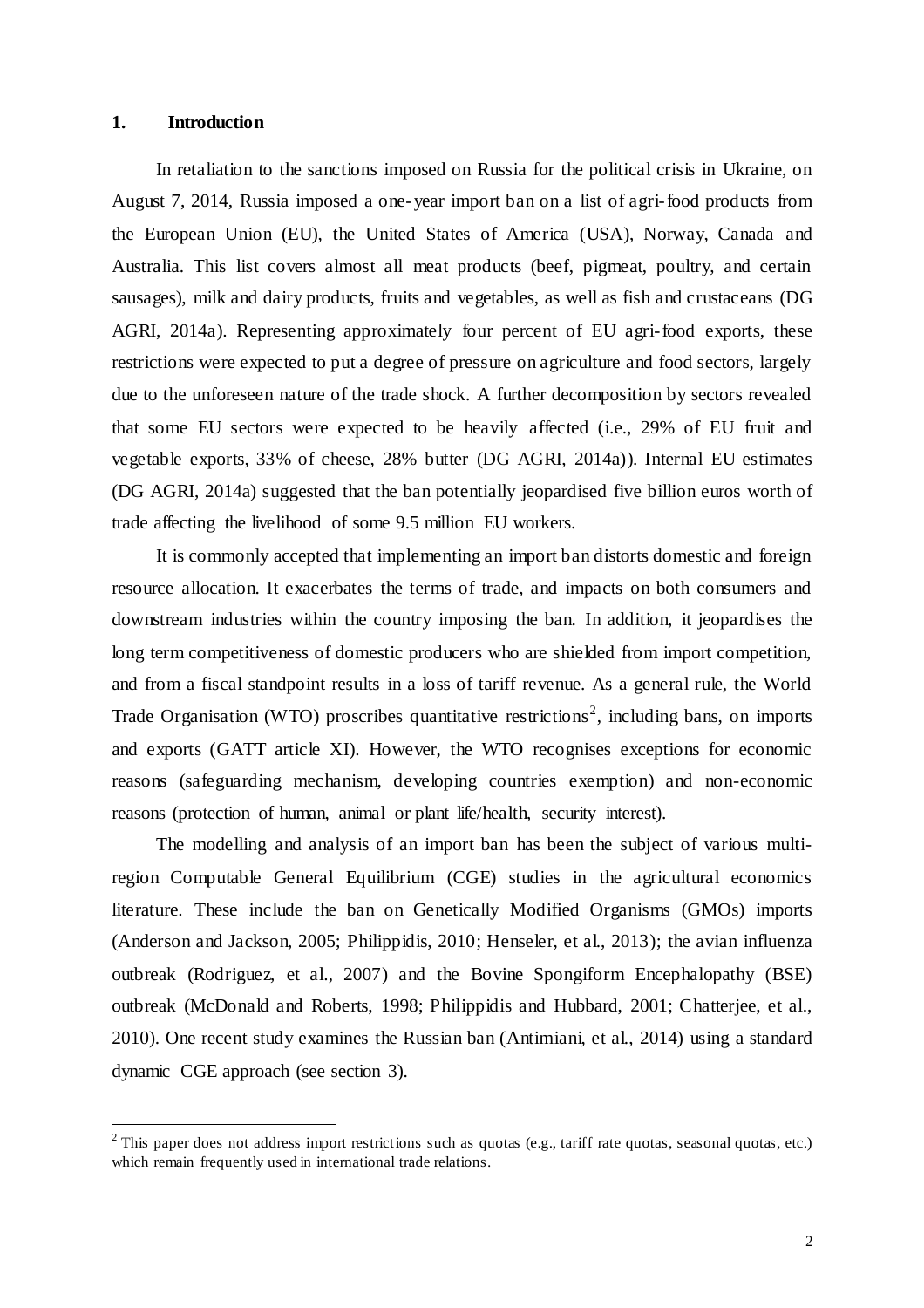The current paper takes a novel approach in a number of ways. Firstly, the most recent version of the Global Trade Analysis Project (GTAP) database is employed (version 9). Secondly, the modelling of the ban follows a more intuitive approach (Philippidis, 2010). Thirdly, a carefully designed baseline is used to account for the specific macroeconomic and agri-food trade situation at the time the ban entered into force. Fourthly, precise import shocks are implemented using detailed tariff line trade data. Fifthly, the use of a specific factors variant of the GTAP model takes into account the short run time horizon associated with the ban. Finally, a comparison between simulation results and observed data is undertaken to test the robustness of the model findings.

The paper is structured as follows. Section 2 presents the methodology which includes the modelling approach, database preparation and scenarios. Then results are discussed in section 3 while section 4 compares model results with observed data. Section 5 concludes.

## **2. Methodology**

#### *2.1. Modelling approach*

For assessing the implications of a trade shock and the resulting feedbacks on resource reallocation between competing activities; output; prices and trade flows, multi-region CGE models have become the *de facto* tool of choice. This study employs the well-known GTAP multi-region CGE model (Hertel, 1997). As a demand driven model, GTAP is based on standard neoclassical assumptions of constrained optimisation to derive intermediate-input, factor and final demand functions. Market clearing equations determine equilibrium prices, whilst a series of accounting conventions ensure that the circular flow of income, expenditure and output are equal. As is typical in such models, import trade is treated using an Armington function based on CES preferences. This parsimonious specification encompasses an exogenous treatment of region of origin (substitution elasticity) which allows for two way gross bilateral trade flows. Assuming that all domestic markets clear, neoclassical model closure ensures that withdrawals (savings and imports) equal injections (investment and exports) resulting in a net balance of payments of zero.

In this study, the modelling of the ban departs from the traditional 'closure swap approach' where an (endogenous) tariff reaches prohibitively high levels to target exogenous reductions in imports (Anderson and Jackson, 2005; Henseler, et al., 2013; Antimiani, et al., 2014). The underlying hypothesis is that tariff driven import price rises cause the fall in imports – which is not an accurate depiction of the Russian ban. Instead, this study follows Philippidis (2010) in depicting Russia's self-imposed ban as a loss of (previously established)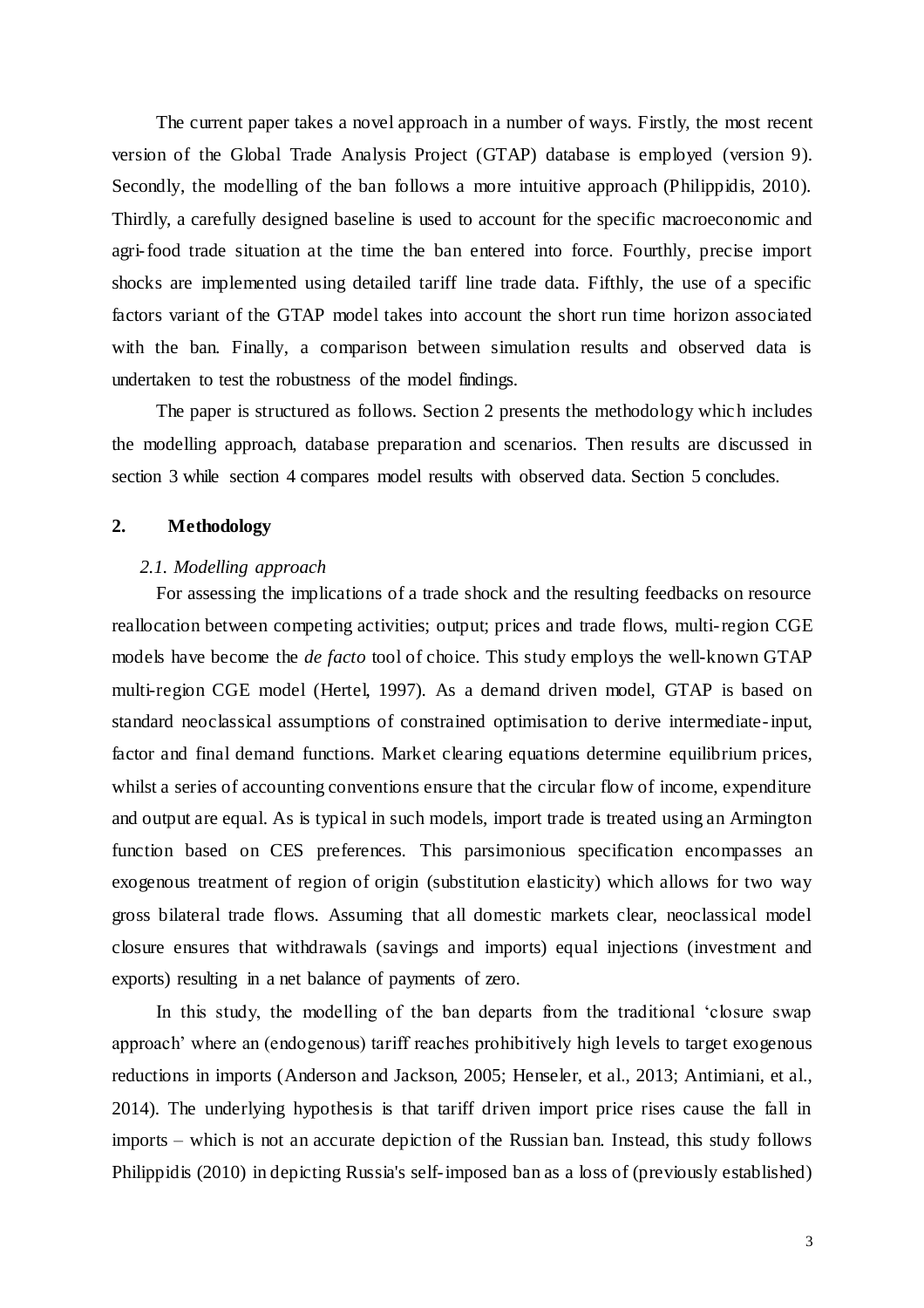Russian trade preferences. More specifically, a bilateral utility scaling variable is introduced into the Armington function which also impacts on the price per unit of utility in the nest. Imports are exogenously reduced, whilst the corresponding utility scalar adjusts akin to a reduction in Russian consumer utility from lost trade preferences (Philippidis, 2010).

### *2.2. Database*

The study employs version 9 of the GTAP database (Narayanan, et al., 2012). Benchmarked to the year 2011, it includes gross bilateral trade flows, trade protection and transport margins between 140 regions. The trade data are reconciled with inp ut-output data disaggregated to 57 tradable sectors, supplemented by macro accounts data. As the most recent dataset of its type, it includes features like Ukrainian accession to the WTO. As a point of departure, further data updates are still required to correctly isolate the impacts of the ban (see section [2.3\)](#page-4-0).

The choice of 37 regions (Table 1) is based on those trade partners most affected by the ban (i.e., EU, Canada, USA, Norway and Australia) and Russia's key trade partners across the selection of banned products (DG AGRI, 2014). Remaining EU member states largely unaffected by the ban (i.e., Cyprus, Malta) are aggregated within the Rest of the EU region. All remaining countries enter a residual rest of the world (ROW) region.

The twelve-sector aggregation focuses on those banned commodities (marked with an asterisk in Table 2) plus relevant adjacent industries (upstream livestock and raw milk sectors). Remaining sectors are grouped into four aggregates (cereals and oilseeds, other agriculture, other food, and the rest of the economy).

| <b>Russia</b>  | Italy              | New Zealand    | Ecuador                  |
|----------------|--------------------|----------------|--------------------------|
| Austria        | Lithuania          | Ukraine        | Argentina                |
| <b>Belgium</b> | <b>Netherlands</b> | <b>Belarus</b> | <b>Brazil</b>            |
| <b>Denmark</b> | Poland             | Kazakhstan     | Paraguay                 |
| Finland        | Spain              | Other $CIS^*$  | Uruguay                  |
| France         | Rest of the EU     | Turkey         | China                    |
| Germany        | <b>USA</b>         | Israel         | North Africa             |
| Greece         | Canada             | Iran           | Republic of South Africa |
| <b>Hungary</b> | Norway             |                | Rest of the World        |
| <b>Ireland</b> | Australia          |                |                          |

### **Table 1: Country/Region Aggregation**

\*Other CIS (Commonwealth of Independent States) includes Azerbaijan, Tajikistan, Turkmenistan and Uzbekistan.

#### **Table 2: Sector Aggregation**

| Cereals and oilseeds          | Live cattle          | Fish*                  | Dairy*              |
|-------------------------------|----------------------|------------------------|---------------------|
| <b>Fruits and vegetables*</b> | Live pig and poultry | Cattle meat*           | Other food          |
| Other agriculture             | Raw milk             | Pork and poultry meat* | Rest of the economy |
|                               |                      |                        |                     |

\* Sectors that are affected from the ban.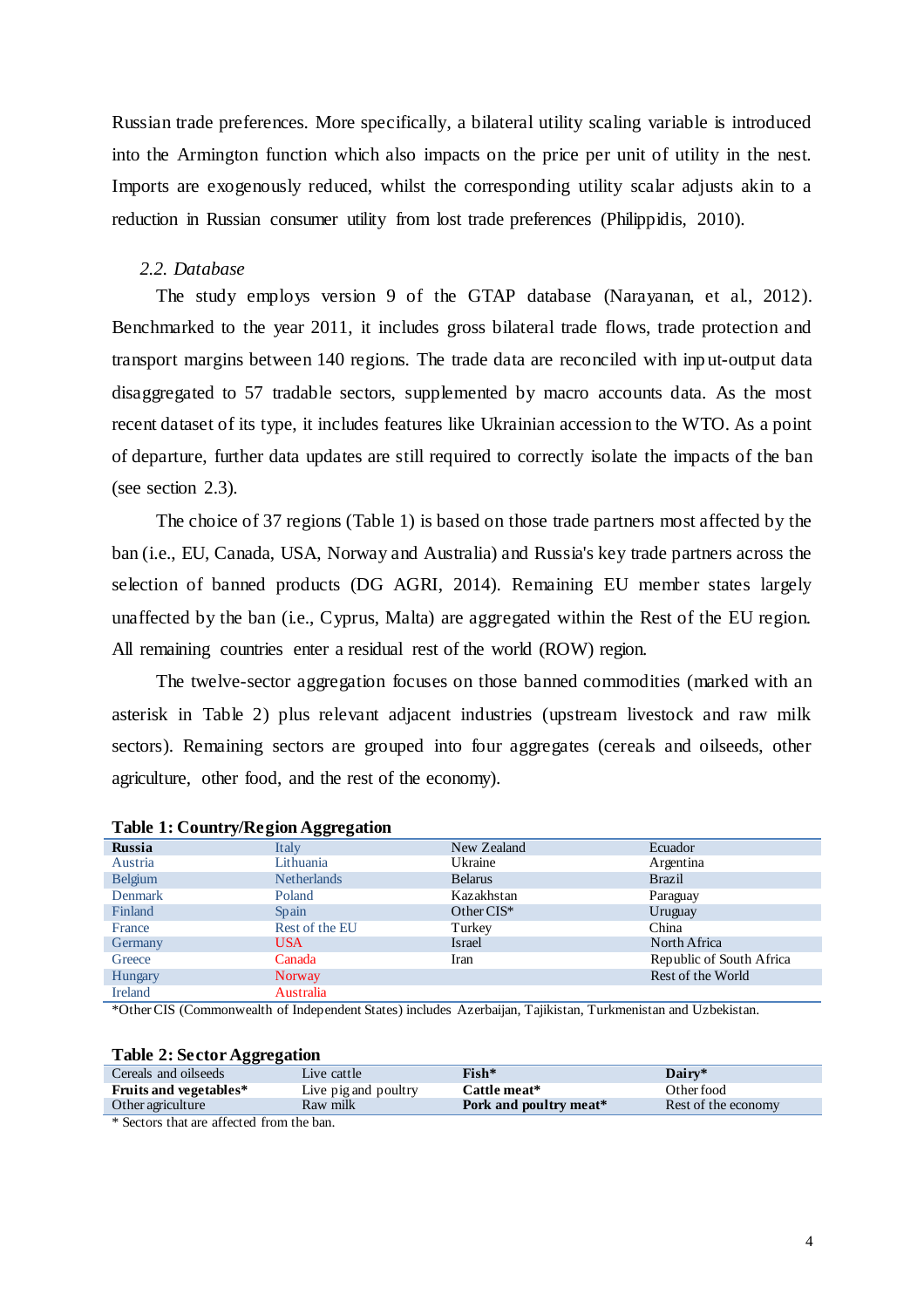## *2.3. Database preparation*

<span id="page-4-0"></span>To isolate the impacts of the ban, a careful database update is performed prior to running the simulation experiments. A first step takes into account the changes in the main macro drivers between the benchmark year 2011 and 2014 (i.e., GDP, population, factor endowments, land productivity and Croatian accession into the EU). In a secondary step, changes in Russia's trade trends with its main partners for those commodities of interest to the ban are implemented exogenously employing additional data (United Nations Statistical Division, 2014). Importantly, the resulting updated data includes previous Russian bans on Canadian and US cattle meat (early 2014) and on EU pig meat due to African swine fever (February 2014) [\(Table A.1,](#page-21-0) in appendix).

To adequately accommodate the short run supply response from a one year ban, a 'specific factors' variant of the GTAP database is developed, where 75% of the production factors (capital and labour)<sup>3</sup> are assumed sector specific, whilst the remaining 25% is free to move according to price signals<sup>4</sup>.

The updated 2014 benchmark reveals that the EU is a relevant exporter to Russia in all banned products except fish; providing 29% of Russia's fruits and vegetables, 24% of its cattle meat, 58% of its pork and poultry meat and 81% of its dairy imports [\(Table 3\)](#page-4-1).

| $\beta$ and $\beta$ and $\alpha$ and $\alpha$ is a substant production (problem) (70), |             |                                 |      |                        |      |         |                          |         |         |       |
|----------------------------------------------------------------------------------------|-------------|---------------------------------|------|------------------------|------|---------|--------------------------|---------|---------|-------|
|                                                                                        |             | <b>Fruits and</b><br>vegetables |      | Cattle<br>Fish<br>Meat |      |         | Pork and<br>poultry meat |         | Dairy   |       |
|                                                                                        | Imp.        | Prod.                           | Imp. | Prod.                  | Imp. | Prod.   | Imp.                     | Prod.   | Imp.    | Prod. |
| $EU-28$                                                                                | <b>29.0</b> | 5.4                             | 4.3  | 1.4                    | 24.4 | 1.6     | 57.8                     | 19.3    | 81.1    | 7.1   |
| Australia                                                                              | 0.1         | 0.0                             | 0.1  | $0.0\,$                | 6.6  | 0.4     | 0.1                      | $0.0\,$ | 2.1     | 0.2   |
| Canada                                                                                 | 0.0         | 0.0                             | 0.1  | $0.0\,$                | 0.4  | 0.0     | 8.3                      | 2.8     | 0.0     | 0.0   |
| <b>Norway</b>                                                                          |             |                                 | 94.8 | 30.3                   |      |         | $0.0\,$                  | $0.0\,$ | 0.3     | 0.0   |
| US A                                                                                   | 2.8         | 0.5                             | 0.4  | 0.1                    | 0.1  | 0.0     | 13.4                     | 4.5     | 0.2     | 0.0   |
| <b>BANNED COUNTRIES</b>                                                                | 32.0        | 5.9                             | 99.6 | 31.8                   | 31.5 | 2.1     | 79.5                     | 26.5    | 83.6    | 7.4   |
| <b>New Zealand</b>                                                                     | 0.1         | 0.0                             |      |                        | 1.5  | 0.1     | $0.0\,$                  | 0.0     | 4.8     | 0.4   |
| China                                                                                  | 7.1         | 1.3                             | 0.1  | $0.0\,$                | 0.0  | $0.0\,$ | 0.2                      | 0.1     | 0.2     | 0.0   |
| <b>Argentina</b>                                                                       | 3.3         | 0.6                             |      |                        | 7.0  | 0.5     | 0.3                      | 0.1     | 2.7     | 0.2   |
| Brazil                                                                                 | 0.1         | 0.0                             |      |                        | 33.8 | 2.2     | 17.3                     | 5.8     | 0.0     | 0.0   |
| Paraguay                                                                               | 0.0         | 0.0                             |      |                        | 7.3  | 0.5     | $0.0\,$                  | $0.0\,$ |         | 0.0   |
| Uruguay                                                                                | 0.1         | 0.0                             |      |                        | 11.4 | 0.8     | $0.0\,$                  | 0.0     | $1.0\,$ | 0.1   |
| <b>Ecuador</b>                                                                         | 6.5         | 1.2                             |      |                        |      |         |                          |         |         |       |
| <b>Belarus</b>                                                                         | 0.0         | 0.0                             | 0.0  | $0.0\,$                |      |         |                          |         | 6.1     | 0.5   |
| <b>Kazakhstan</b>                                                                      | 0.0         | 0.0                             |      |                        | 0.0  | 0.0     |                          |         | 0.0     | 0.0   |
| Ukraine                                                                                |             |                                 |      |                        | 1.7  | 0.1     | 1.7                      | 0.6     |         |       |
| Other CIS                                                                              | 7.8         | 1.4                             |      |                        |      |         |                          |         | 0.0     | 0.0   |
| <b>Israel</b>                                                                          | 4.4         | 0.8                             | 0.0  | 0.0                    |      |         | 0.0                      | 0.0     | 0.0     | 0.0   |
| Iran                                                                                   | 3.3         | 0.6                             | 0.0  | 0.0                    | 0.0  | 0.0     |                          |         | 0.1     | 0.0   |
|                                                                                        |             |                                 |      |                        |      |         |                          |         |         |       |

<span id="page-4-1"></span>**Table 3: Estimated share of Russia's trading partners in the trade of affected commodities and share of this trade in Russian production (pre -ban) (%),** 

<sup>3</sup> Land is already an immobile factor in the model.

 $\overline{\phantom{a}}$ 

<sup>4</sup> Other combinations (50, 25 and 0%) of specific factors were also implemented. The results from these data variants are available upon request from the authors.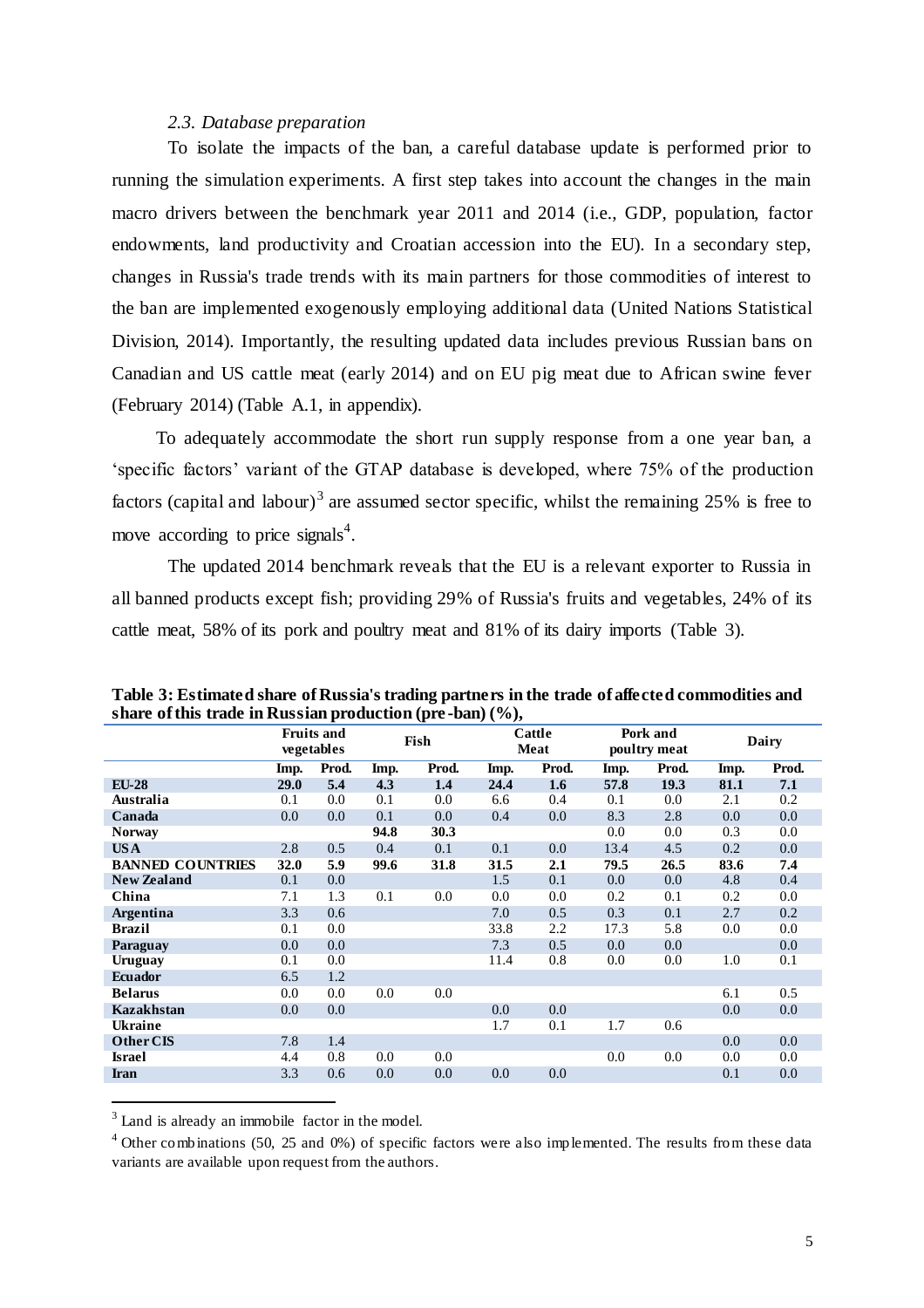| <b>Turkey</b>       | 5.4ء                     | 2.8 | 0.1                                       | $\rm 0.0$ | 0.2     | $0.0\,$ | 0.2     | 0.1     | 0.2     | 0.0 |
|---------------------|--------------------------|-----|-------------------------------------------|-----------|---------|---------|---------|---------|---------|-----|
| <b>North Africa</b> | 7.9                      | 1.5 | $0.0\,$                                   | 0.0       | 0.0     | 0.0     | $0.0\,$ | 0.0     | $0.0\,$ | 0.0 |
| R. South Africa     | $\overline{\phantom{a}}$ | 0.4 |                                           |           | $0.0\,$ | 0.0     | $0.0\,$ | $0.0\,$ | $0.0\,$ | 0.0 |
| <b>RoW</b>          | oο                       | 1.8 | 0.2                                       | $0.0\,$   | 5.5     | 0.4     | 0.9     | 0.3     | 1.4     | 0.1 |
| $\sim$<br>. .       | $\sim$<br>. .            |     | $\sim$ $\sim$ $\sim$ $\sim$ $\sim$ $\sim$ |           |         |         |         |         |         |     |

Source: Authors' own calculations from GTAP database.

[Table 3](#page-4-1) also reveals that Russia is import-dependant on pork and poultry meats from the EU, Canada and the USA, which represent more than a quarter of domestic production.<sup>5</sup> At the other extreme, cattle meat imports represent only 2% of domestic production.

In terms of Russia's market share of EU exports, Lithuania bears the highest burden from the ban (over 37% of produced fruits and vegetables, almost 15% of cattle meat, 7% of pork and poultry, 8.6 of dairy), together with Poland (over 18% of produced fruits and vegetables) and Denmark  $(13.3\% \text{ of cattle meat and } 8.8\% \text{ of port and pourtry meat})^6$ .

## *2.4. Scenario Design*

 $\overline{a}$ 

Employing trade data from United Nations Statistical Division (2014), Russian import reductions on banned products from affected exporting countries are exogenously targeted subject to endogenous consumer utility reductions. The exact shocks implemented are shown in Table 4. In fruits and vegetables, there is almost blanket coverage of the ban, whilst in the remaining sectors, the depth of the ban varies significantly by exporter. In the cattle meat sector, there is an important component of trade (i.e., horse sheep and goat meat, as well as raw animal fat) which is not covered by the ban.<sup>7</sup>

| <b>Table 4. Import ban Shocks</b> (70 Change Hom 2014) |                   |         |              |          |  |  |  |  |  |
|--------------------------------------------------------|-------------------|---------|--------------|----------|--|--|--|--|--|
|                                                        | <b>Fruits and</b> | Cattle  | Pig and      | Dairy    |  |  |  |  |  |
|                                                        | <b>vegetables</b> | meat    | poultry meat |          |  |  |  |  |  |
| Australia                                              | $-100.0$          | $-54.3$ | 0.0          | $-100.0$ |  |  |  |  |  |
| Canada                                                 | $-100.0$          | $-0.6$  | $-100.0$     | $-100.0$ |  |  |  |  |  |
| US A                                                   | $-100.0$          | $-6.5$  | $-100.0$     | $-2.3$   |  |  |  |  |  |
| Austria                                                | $-100.0$          | $-5.0$  | $-5.6$       | $-100.0$ |  |  |  |  |  |
| <b>Belgium</b>                                         | $-100.0$          | $-0.7$  | $-89.4$      | $-88.8$  |  |  |  |  |  |
| <b>Denmark</b>                                         | $-99.6$           | $-4.8$  | $-11.7$      | $-100.0$ |  |  |  |  |  |
| Finland                                                | $-100.0$          | 0.0     | $-98.9$      | $-100.0$ |  |  |  |  |  |

<sup>&</sup>lt;sup>5</sup> Given the peculiarity of the fish sector, model results for EU countries are not presented but are available upon request. Firstly, pre -ban fish trade between the EU and Russia was minor, so the impacts to the EU are minimal. Secondly, given broad sector aggregation for fishing activity, one cannot capture the heterogeneity on Russian fish preferences (e.g., between Norwegian and Mediterranean varieties). Given that more than 99% of the original imports of Russia, mainly from Norway, are banned and they accounted for more than 30% of domestic production, fish sector is especially impacted. Finding alternative sources of imports for Russia appears critical. Hence we present the results relevant to the Russian markets.

<sup>6</sup> Data for the share of exports to Russia by EU member states are not presented in the text but is available upon request.

 $7$  Cattle meat in GTAP database includes fresh or chilled meat and edible offal of cattle (bovine), sheep, goats, horses, asses, mules, and hinnies; raw fats or grease from any animal or bird.

Other meat in GTAP database includes swine and poultry meat, offal, preserves and preparations of swine and poultry meat, swine and poultry meat offal or blood, flours, meals and pellets of meat or inedible meat offal; greaves.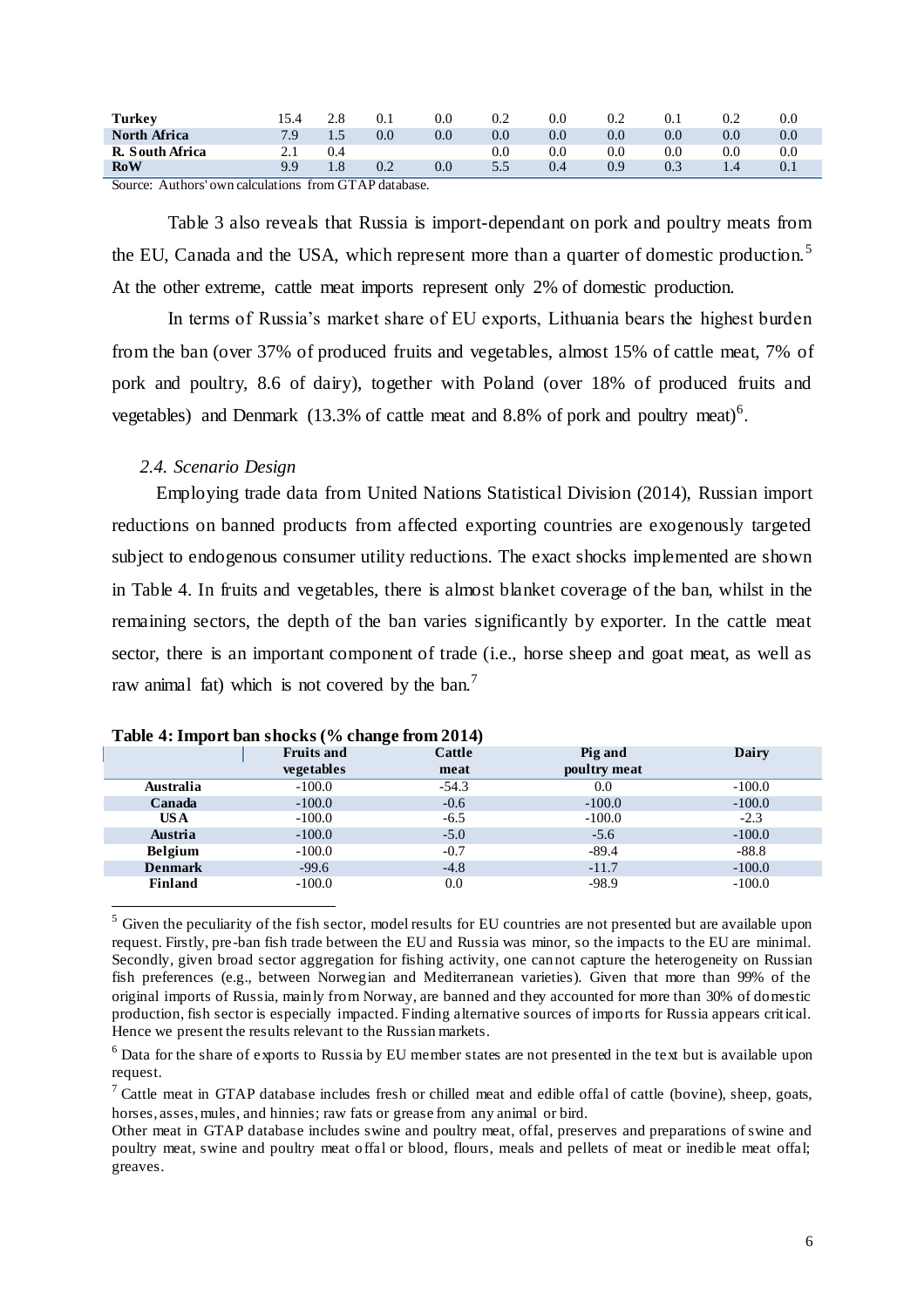| <b>France</b>      | $-99.5$  | $-1.1$   | $-58.6$  | $-89.5$ |
|--------------------|----------|----------|----------|---------|
| Germany            | $-100.0$ | $-2.0$   | $-18.9$  | $-96.5$ |
| Greece             | $-100.0$ | $-100.0$ | $-100.0$ | $-86.8$ |
| <b>Hungary</b>     | $-100.0$ | $-0.9$   | $-50.2$  | $-68.3$ |
| <b>Ireland</b>     | 0.0      | $-11.7$  | $-85.9$  | $-55.1$ |
| <b>Italy</b>       | $-100.0$ | $-7.3$   | $-4.8$   | $-88.2$ |
| Lithuania          | $-100.0$ | $-86.9$  | $-87.7$  | $-89.7$ |
| <b>Netherlands</b> | $-100.0$ | $-1.6$   | $-95.5$  | $-98.0$ |
| Poland             | $-100.0$ | $-32.4$  | $-51.8$  | $-98.8$ |
| <b>Spain</b>       | $-100.0$ | $-9.8$   | $-4.6$   | $-28.9$ |
| <b>Rest of EU</b>  | $-100.0$ | $-1.2$   | $-49.1$  | $-94.3$ |
| <b>Norway</b>      | $-100.0$ | $-100.0$ | 0.0      | $-83.0$ |

Source: Authors' own calculations

## **3. Results**

The complexity of the CGE model framework renders a full discussion of all the results as unwieldy. Instead, the discussion focuses on the main outcomes by sector and region. All model results presented are changes with respect to the updated 2014 database.

## <span id="page-6-0"></span>*3.1. Domestic effectsl* **[production exported to Russia.](#page-6-0)**

Price and production effects are presented in Table 5. Due to factor immobility, output responses are limited, provoking (in some cases, significant) price falls. The magnitude of the price drop is related to the magnitude of share of national production exported to Russia.

|                    | <b>Fruits and</b><br>vegetables |        | Cattle    |        | Pork and<br>poultry meat |        | Dairy  |         |
|--------------------|---------------------------------|--------|-----------|--------|--------------------------|--------|--------|---------|
|                    |                                 |        |           | meat   |                          |        |        |         |
|                    | ${\bf P}$                       | Q      | ${\bf P}$ | Q      | P                        | Q      | P      | Q       |
| Austria            | $-0.8$                          | $-0.1$ | $-0.1$    | $-0.0$ | 0.0                      | 0.0    | $-0.6$ | $-0.3$  |
| <b>Belgium</b>     | $-2.9$                          | $-0.4$ | $-0.1$    | $-0.0$ | 0.0                      | 0.1    | $-0.5$ | $-0.3$  |
| <b>Denmark</b>     | $-0.7$                          | $-0.1$ | $-0.1$    | $-0.1$ | $-0.0$                   | 0.1    | $-0.9$ | $-0.3$  |
| Finland            | $-1.6$                          | $-0.2$ | $-0.1$    | 0.0    | $-0.1$                   | $-0.4$ | $-5.7$ | $-2.2$  |
| France             | $-0.6$                          | $-0.1$ | $-0.0$    | $-0.0$ | $-0.0$                   | 0.0    | $-0.5$ | $-0.3$  |
| Germany            | $-1.1$                          | $-0.1$ | $-0.1$    | $-0.0$ | 0.0                      | 0.0    | $-0.6$ | $-0.2$  |
| Greece             | $-3.7$                          | $-0.3$ | $-0.1$    | $-0.0$ | $-0.0$                   | 0.0    | $-0.4$ | $-0.2$  |
| <b>Hungary</b>     | $-1.3$                          | $-0.5$ | $-0.1$    | $-0.0$ | $-0.2$                   | $-0.1$ | $-0.4$ | $-0.2$  |
| <b>Ireland</b>     | $-0.5$                          | $-0.1$ | $-0.1$    | $-0.0$ | 0.0                      | 0.1    | $-0.5$ | $-0.1$  |
| <b>Italy</b>       | $-0.9$                          | $-0.1$ | $-0.1$    | $-0.0$ | 0.0                      | 0.0    | $-0.4$ | $-0.2$  |
| Lithuania          | $-13.3$                         | $-1.8$ | $-5.5$    | $-2.2$ | $-0.6$                   | $-0.2$ | $-3.2$ | $-3.3$  |
| <b>Netherlands</b> | $-1.6$                          | $-0.2$ | $-0.1$    | $-0.0$ | 0.0                      | 0.0    | $-0.8$ | $-0.2$  |
| Poland             | $-11.2$                         | $-2.9$ | $-0.3$    | $-0.2$ | $-0.0$                   | 0.0    | $-0.8$ | $-0.5$  |
| <b>Spain</b>       | $-1.4$                          | $-0.1$ | $-0.1$    | $-0.1$ | 0.0                      | 0.0    | $-0.3$ | $-0.2$  |
| <b>Rest of EU</b>  | $-0.7$                          | $-0.1$ | $-0.1$    | $-0.0$ | 0.0                      | 0.0    | $-0.5$ | $-0.4$  |
| $EU-28*$           | $-1.9$                          | $-0.3$ | $-0.1$    | $-0.0$ | $-0.0$                   | 0.0    | $-0.7$ | $-0.3$  |
| Russia             | 9.5                             | 0.7    | 0.4       | $-0.1$ | 5.8                      | 3.2    | 6.1    | 4.8     |
| Australia          | 0.4                             | 0.0    | $-0.2$    | $-0.1$ | $-0.1$                   | $-0.0$ | $-0.2$ | $-0.1$  |
| Canada             | 0.5                             | 0.1    | $-0.1$    | 0.0    | $-1.1$                   | $-1.0$ | $-0.1$ | $-0.0$  |
| <b>Norway</b>      | $-0.7$                          | $-0.1$ | $-0.1$    | 0.1    | $-0.0$                   | 0.1    | $-0.2$ | 0.1     |
| <b>USA</b>         | 0.0                             | 0.0    | $-0.1$    | $-0.0$ | $-0.3$                   | $-0.3$ | $-0.1$ | $0.0\,$ |
| <b>ROW</b>         | 0.9                             | 0.1    | 0.0       | $-0.0$ | 0.1                      | 0.1    | 0.2    | 0.1     |

**Table 5: Change in market prices (P) and quantities (Q), %**

Source: Authors' own calculations from model results

\*EU-28 prices are production weighted average.

In the fruit and vegetable sector (Table 5), Lithuania and Poland are the most affected countries with price falls of over 10% (13.3% and 11.2%, respectively), and corresponding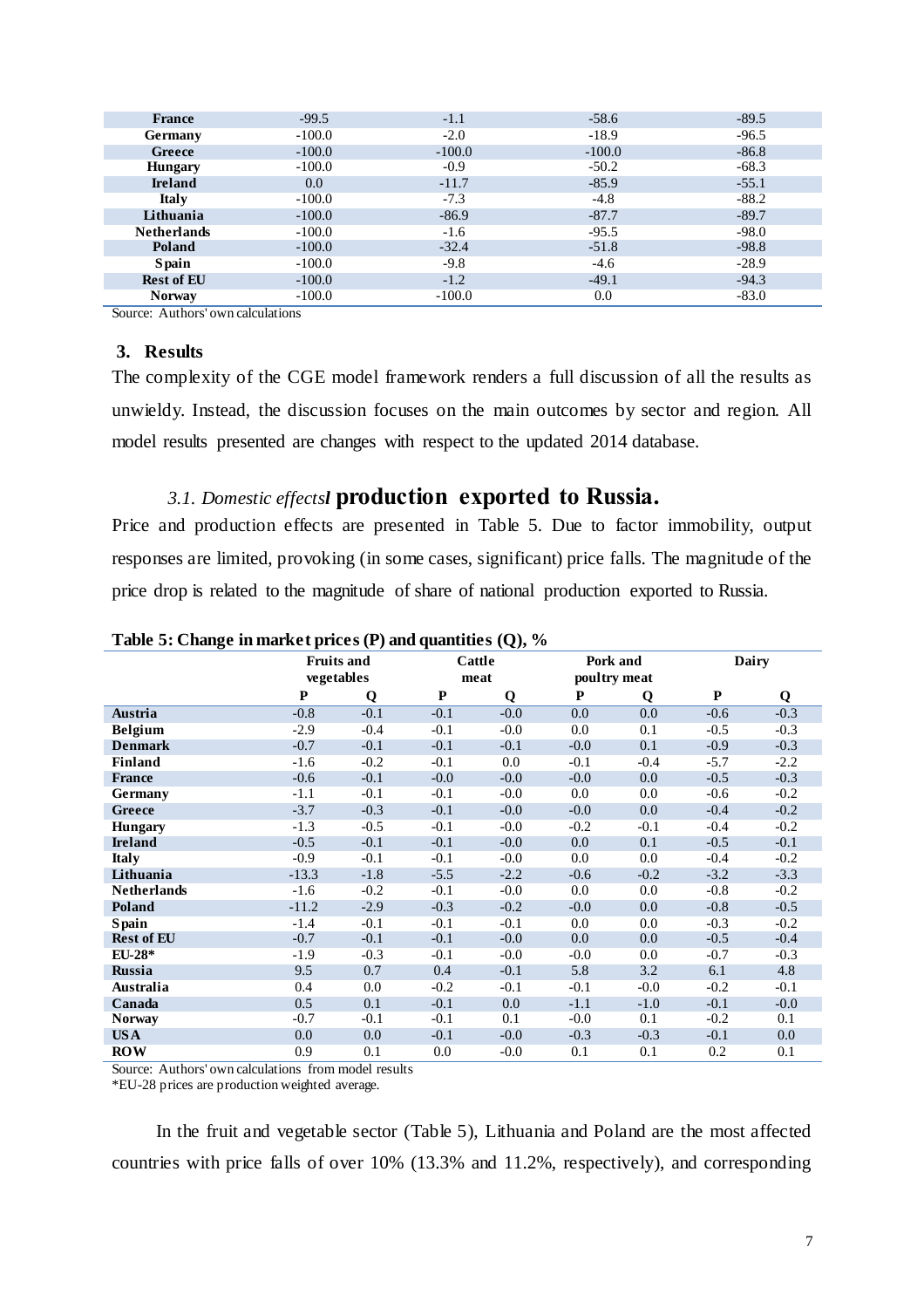falls in production of 1.8% and 2.9%. However, Poland is a large exporter, (over 150 million euros per year since 2010 of mainly apples), while Lithuania's exports of fruits and vegetables to Russia are smaller (less than 10 million euros per year, principally carrots or mushrooms). In addition, Greece (which exports mainly peaches, kiwifruit and strawberries), Belgium (pears, tomatoes and apples), the Netherlands (pears, onions, tomatoes and peppers) and Spain (peaches, citrus fruit, tomatoes and cucumbers) face significant price and production changes. At EU-28 level, fruit and vegetable prices and production decrease by 1.9% and 0.3%, respectively.

Assuming perfect factor mobility for labour and capital, and focusing on the case of Italy, Antimiani, et al., (2014) report significantly greater production response in their affected sectors. For example, they estimate production falls in fruits and vegetables of 1.12%, compared with only 0.1% in our study. As a result, it is expected (although not shown) that price effects in their study are much more modest compared to the current research. Changes for cattle meat are modest, due to the limited shocks imposed by the ban at this level of aggregation. Lithuania, which is the main fresh bovine meat exporter to Russia, is the only member state exhibiting price and production changes of more than 0.3%.

Variations are small in the pork and poultry meat sector. Historically, most EU exports are pig meat, but since most of this trade has been removed in our update procedure owing to food safety concerns in 2014, there is little margin for further impact in this sector. Historically, EU poultry exports to Russia are only moderate (principally from France and Germany) and consequently do not represent a large share of the exports.

Dairy and (upstream) raw milk sectors face notable drops in price and, in Finland (principally cheese, butter and milk) and Lithuania (principally cheese). Although both EU members are relatively modest producers, they featured within the top 4 dairy exporters to Russia. Due to the ban on dairy, the upstream milk sector in most EU countries experiences a drop in price of over 1% whilst short run production adjustments are minimal (results not shown). At the EU level, raw milk price and production decrease by approximately 1.5% and 0.2%, respectively.

 $\overline{\phantom{a}}$ 

 $8 \text{ In Antimiani, et al. (2014), complete bans are assumed across all sectors. In the case of fruits and vegetables, }$ this closely approximates the reality, such that the comparison presented is largely explained by the sector specificity modelling assumption.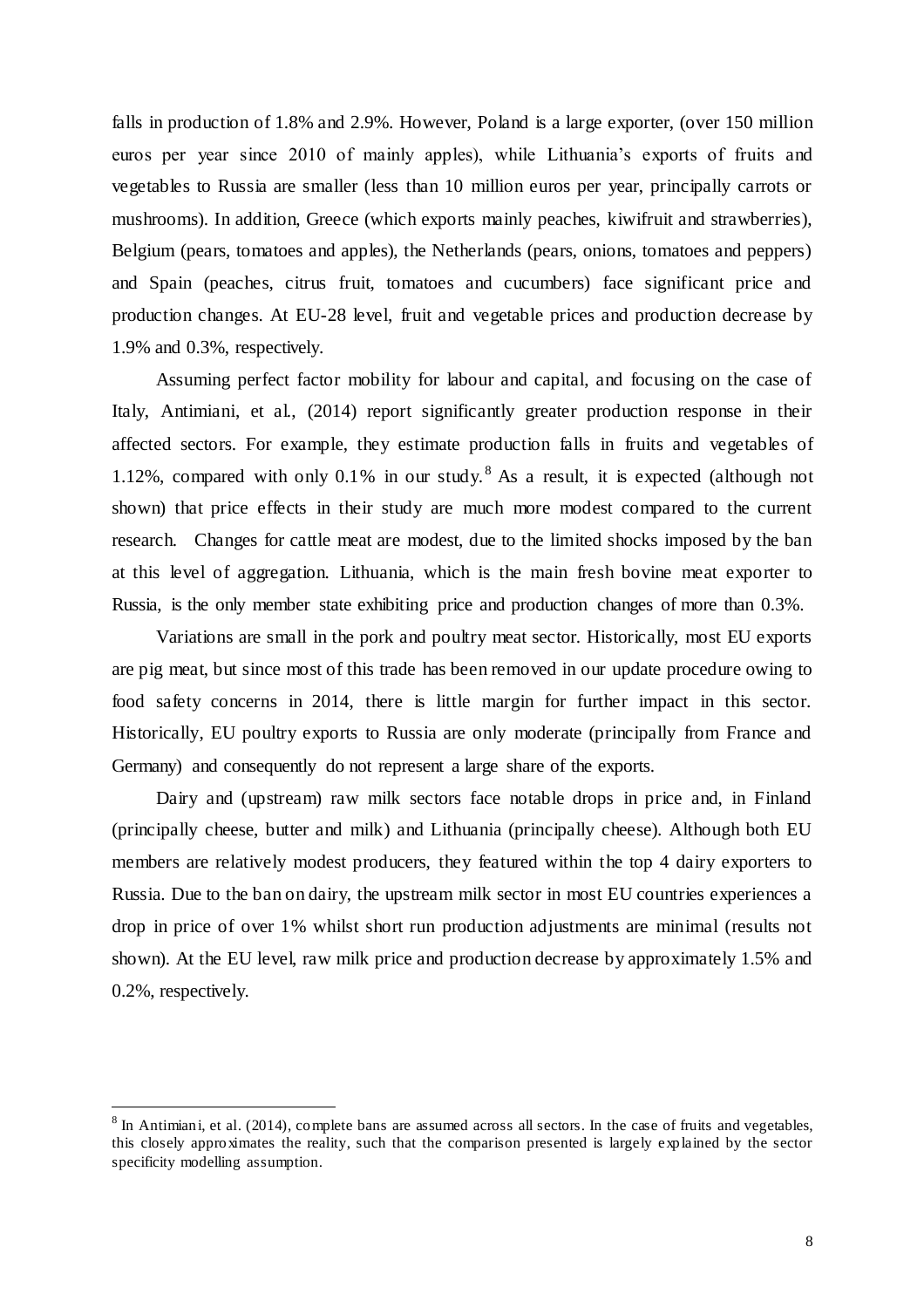Across the whole EU, agricultural value added falls, particularly in those member states which are trading relatively more with Russia (Finland -7%, Lithuania -5% and Poland -3%).

Examining the Russian market, prices in the fruit and vegetable and dairy sectors rise by about 9.5% and 6.1%, respectively. Production increases but with lower magnitude. In cattle meat, where the ban has a lower coverage, and raw milk sectors (not directly banned), increases in prices are rather small and changes in production are even negative. This result is related to allocative efficiency of the Russian production structure and changes in trade patterns.

As expected, those countries unaffected by the Russian ban witness a rise in market prices and production, such as Belarus which increases its dairy production by 3.3% with a price increase of 4.4% (not shown). On the other hand, the domestic price of fruit and vegetables in Ecuador, CIS countries, Israel, North Africa and Turkey rises between 3% and 7% without significant increases in production.

## *3.2. Trade effects*

The highest quantity and price impacts on Russian imports occur in fish (-54%) and dairies (-56%) [\(Figure 1\)](#page-8-0). Impacts on fruits and vegetables, cattle meat, cattle, and pork and poultry are lower but still significant. Russia can find new sources of imports for banned products, although this is more difficult for fish and dairy for which Russia's dependency on imports from the banned countries is significantly higher.



<span id="page-8-0"></span>**Figure 1: Change in import quantities and prices for Russia, %**

### Source: Authors' own calculations from model results

Table 6 shows that the regions that benefit from the Russian import ban are Turkey (fruit and vegetable exports increase by 433 million euros), and other CIS countries (fruit and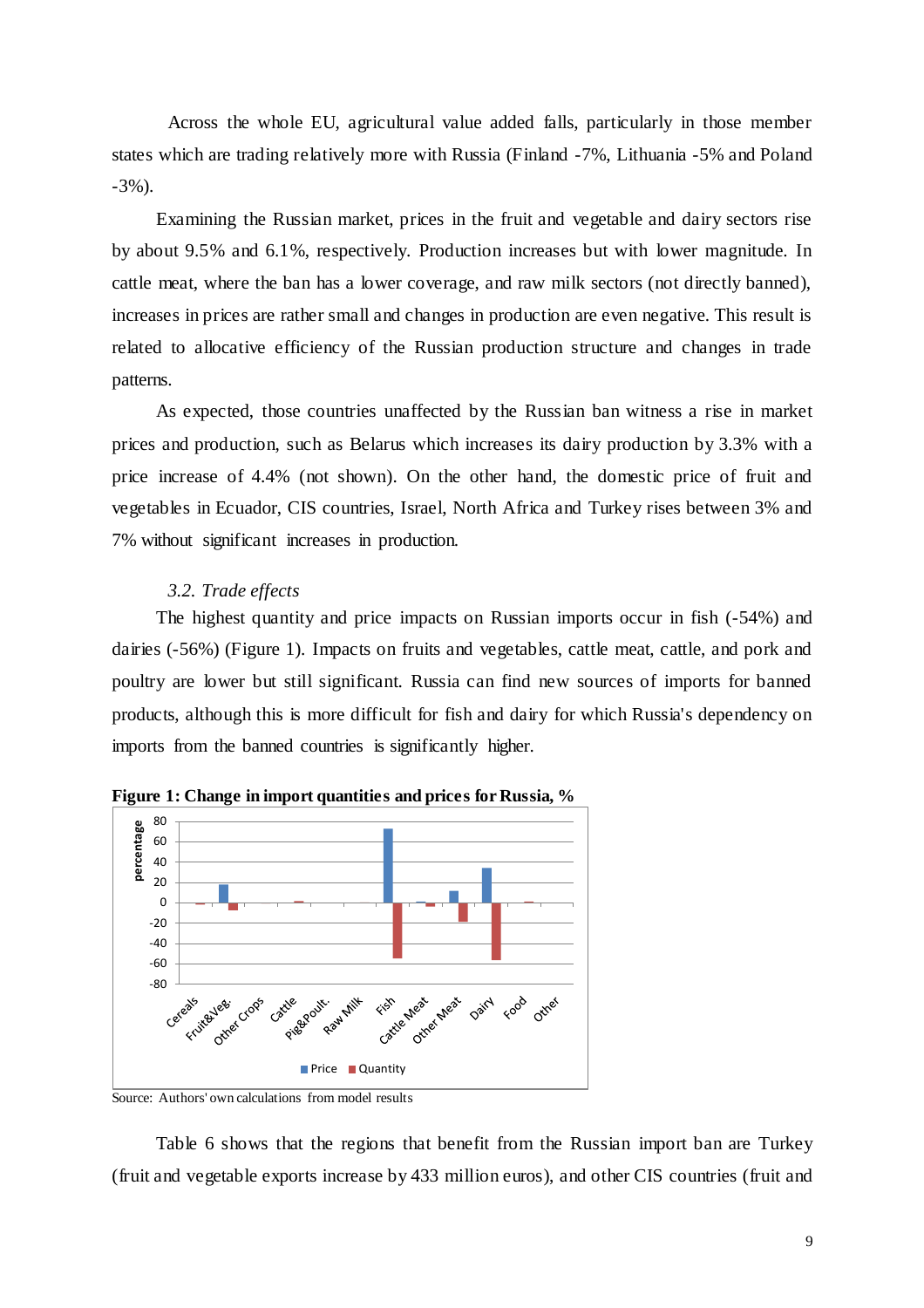vegetable exports increase by 165 million euros), Brazil, Argentina, Paraguay and Uruguay (cattle meat exports increase all together by about 23 million euros), Belarus and New Zealand (dairy exports increase by 202 million euros and 201 million euros, respectively). The trade pattern is broadly consistent with that reported in Antimiani, et al., (2014). Nevertheless, the meat sector in our analysis is barely affected (due to the aggregation issue put forward in section 2.4). Thus Antimiani, et al., (2014) are likely to overestimate the extent to which Russia's cattle meat imports are redirected from banned to non-banned countries.

For remaining sectors, our study reports greater domestic price changes due to factor immobility, resulting in larger substitution effects in the Armington function and consequently larger trade increases between Russia and non-banned countries and between banned countries and third countries, compared to Antimiani, et al., (2014). These trade trends are confirmed when examining real trade data (see section 4).

EU exports to other regions expand; although not sufficiently to compensate the loss of the Russian market (expansion in EU exports of banned commodities to third countries recovers around 25% of the lost trade volume with Russia). However, when exports of nonbanned (agricultural and non-agricultural) commodities are also accounted, the EU recovers 81% of the banned exports to Russia by expanding trade with other regions. Since the domestic prices of banned commodities decline significantly, local producers in affected regions gain trade competitiveness through purchases of cheaper intermediate inputs.<sup>9</sup>

|                 |          |                                 |               |                 |          | Dairy                    |          |  |  |
|-----------------|----------|---------------------------------|---------------|-----------------|----------|--------------------------|----------|--|--|
|                 |          |                                 |               |                 |          |                          |          |  |  |
| mil. $\epsilon$ | $\%$     | mil. $\epsilon$                 | $\frac{0}{0}$ | mil. $\epsilon$ | $\%$     | mil. $\epsilon$          | $\%$     |  |  |
| $-1,429.3$      | $-100.0$ | $-67.4$                         | $-12.2$       | $-112.9$        | $-47.9$  | $-1,493.7$               | $-95.1$  |  |  |
| $-5.7$          | $-100.0$ | $-76.7$                         | $-54.3$       | 0.0             | 0.0      | $-32.5$                  | $-100.0$ |  |  |
| 3.4             | 68.7     | 2.3                             | 7.1           | 0.4             | 116.3    | 201.5                    | 263.5    |  |  |
| 241.5           | 68.2     | 0.0                             | 7.0           | 10.0            | 115.0    | 8.2                      | 271.4    |  |  |
| $-1.6$          | $-100.0$ | $-0.1$                          | $-0.6$        | $-322.6$        | $-100.0$ | $-0.2$                   | $-100.0$ |  |  |
| $-180.4$        | $-100.0$ | $-0.1$                          | $-6.5$        | $-496.7$        | $-100.0$ | $-0.1$                   | $-2.3$   |  |  |
| 102.6           | 57.5     | 9.7                             | 6.1           | 11.6            | 111.1    | 108.6                    | 245.7    |  |  |
| 4.0             | 68.6     | 44.7                            | 5.8           | 708.9           | 97.9     | 1.4                      | 268.7    |  |  |
| 0.0             | 66.8     | 8.7                             | 5.3           | 0.7             | 112.2    | 0.0                      | 267.1    |  |  |
| 3.3             | 66.1     | 14.2                            | 5.5           | 0.4             | 113.5    | 38.1                     | 243.2    |  |  |
| 188.4           | 51.4     | 0.0                             | 4.8           | 0.1             | 109.6    | 0.1                      | 265.0    |  |  |
| $-0.1$          | $-100.0$ | $-0.1$                          | $-100.0$      | 0.0             | 0.0      | $-3.5$                   | $-83.0$  |  |  |
| 1.1             | 79.7     | 0.0                             | $-8.0$        | 0.1             | 107.3    | 202.0                    | 179.9    |  |  |
| 0.2             | 64.5     | 0.0                             | 6.1           | 0.1             | 110.0    | 0.9                      | 267.7    |  |  |
| 0.0             | 70.2     | 2.5                             | 5.6           | 56.4            | 59.2     | 0.0                      | 268.6    |  |  |
|                 |          | <b>Fruits and</b><br>vegetables |               | Cattle<br>meat  |          | Pork and<br>poultry meat |          |  |  |

**Table 6: Change in value of Russian imports at constant base year prices by source, million euros, %**

 $\overline{\phantom{a}}$ 

 $9$  The assumption of perfect competition is a key factor in this conclusion. In non-perfect markets, price changes may well be merely translated into margin changes along the food chain.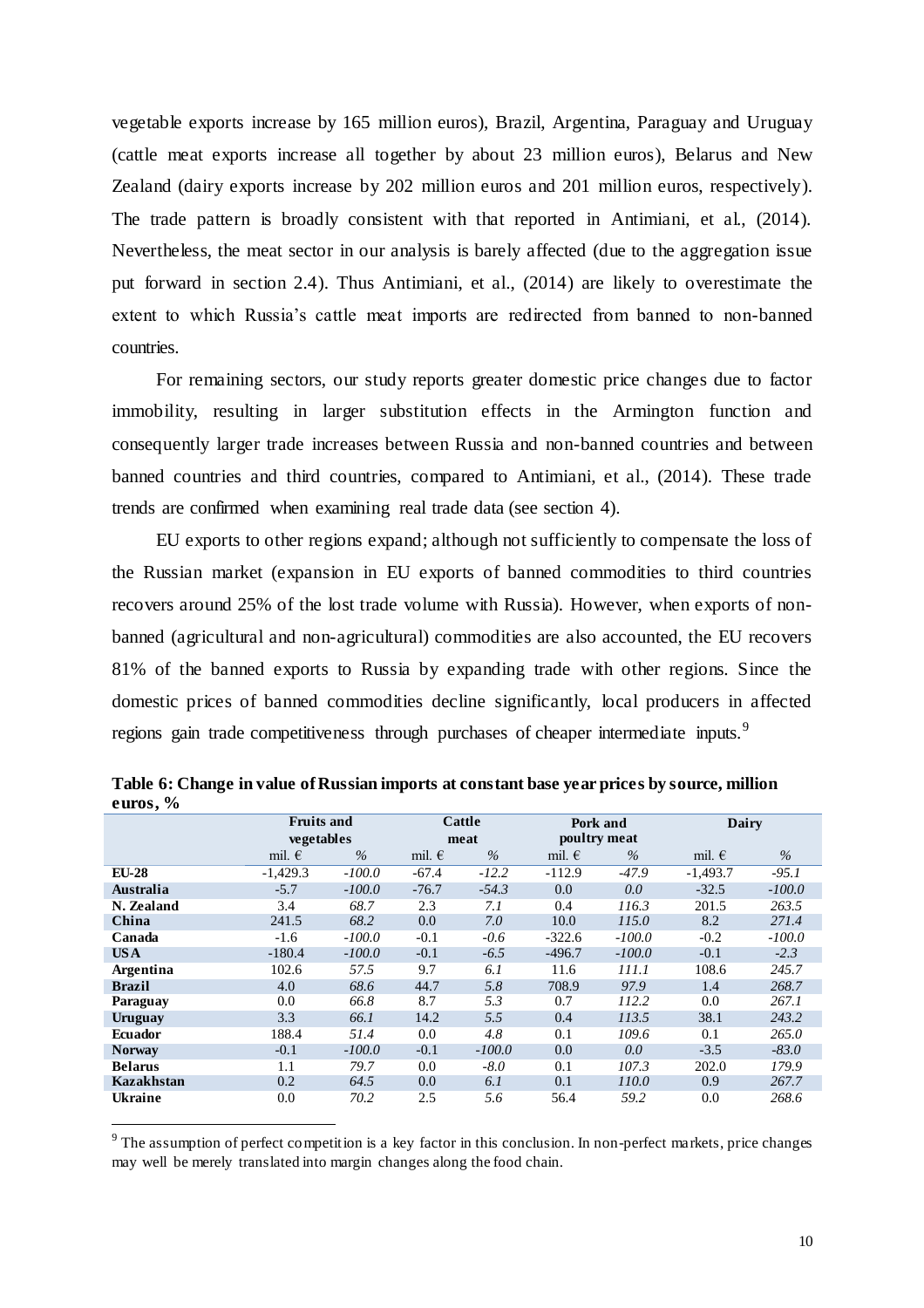| Other CIS          | 165.8                  | 38.3      | 0.0 | 6.7 | 0.1  | 109.1 | 0.6  | 262.1 |
|--------------------|------------------------|-----------|-----|-----|------|-------|------|-------|
| <b>Israel</b>      | 108.6                  | 52.7      | 0.0 | 6.4 | 0.4  | 114.2 | 0.4  | 272.6 |
| <b>Iran</b>        | 116.5                  | 59.7      | 0.0 | 6.6 | 0.3  | 113.9 | 2.9  | 270.9 |
| <b>Turkey</b>      | 433.0                  | 56.5      | 0.4 | 5.5 | 8.4  | 110.3 | 9.5  | 268.1 |
| North Africa       | 256.8                  | 61.3      | 0.1 | 6.4 | 0.8  | 110.8 | 1.9  | 272.2 |
| R. South Africa    | 80.7                   | 65        | 0.0 | 6.9 | 0.8  | 113.5 |      | 272.1 |
| <b>ROW</b><br>____ | 382.5<br>$\sim$ $\sim$ | 68.2<br>. | 8.9 | 7.0 | 44.4 | 114.2 | 65.1 | 271.6 |

Source: Authors' own calculations from model results

|                  |  | Table 7: Change in value of EU exports to non-EU countries at constant base year prices, |
|------------------|--|------------------------------------------------------------------------------------------|
| million euros, % |  |                                                                                          |

|                   | <b>Fruits and</b> |      | Cattle          |        | Pork and        |        | Dairy           |      |
|-------------------|-------------------|------|-----------------|--------|-----------------|--------|-----------------|------|
|                   | vegetables        |      | <b>Meat</b>     |        | poultry meat    |        |                 |      |
|                   | mil. $\epsilon$   | $\%$ | mil. $\epsilon$ | $\%$   | mil. $\epsilon$ | $\%$   | mil. $\epsilon$ | $\%$ |
| Australia         | 1.5               | 7.3  | $0.0\,$         | $-0.4$ | $-2.3$          | $-1.6$ | 5.7             | 4.4  |
| N. Zealand        | 0.2               | 9.5  | 0.0             | $-0.2$ | $-0.4$          | $-1.3$ | 1.7             | 4.6  |
| China             | 2.2               | 5.3  | 0.7             | 0.2    | 2.7             | 0.6    | 29.4            | 6.9  |
| Canada            | 3.0               | 4.8  | $0.0\,$         | $-0.1$ | $-1.6$          | $-4.7$ | 4.2             | 3.0  |
| US A              | 12.9              | 5.6  | $-0.1$          | $-0.2$ | $-10.4$         | $-3.2$ | 31.3            | 4.0  |
| Argentina         | 0.7               | 12.3 | 0.0             | 1.4    | 0.4             | 4.6    | 0.6             | 9.5  |
| <b>Brazil</b>     | 7.5               | 7.0  | $0.0\,$         | 1.3    | 0.5             | 4.2    | 2.9             | 7.5  |
| Paraguay          | 0.0               | 10.0 | 0.0             | 1.6    | 0.0             | 4.1    | 0.0             | 8.4  |
| Uruguay           | 0.1               | 6.9  | $0.0\,$         | 1.4    | 0.1             | 4.7    | 0.1             | 11.1 |
| <b>Ecuador</b>    | 0.1               | 11.7 | $0.0\,$         | 1.6    | 0.0             | 2.0    | 0.1             | 6.4  |
| <b>Norway</b>     | 11.0              | 3.2  | 0.1             | 0.3    | $-0.2$          | $-0.2$ | 1.9             | 1.6  |
| <b>Belarus</b>    | 17.1              | 15.3 | 1.3             | 9.7    | 2.8             | 1.7    | 1.6             | 40.5 |
| <b>Kazakhstan</b> | 7.6               | 39.7 | 0.4             | 2.9    | 0.7             | 5.3    | 4.1             | 17.6 |
| <b>Ukraine</b>    | 26.2              | 20.5 | 0.6             | 1.6    | 10.9            | 10.2   | 6.1             | 13.2 |
| Other CIS         | 2.1               | 31.2 | 0.3             | 1.4    | 0.8             | 5.3    | 7.2             | 13.0 |
| <b>Israel</b>     | 2.0               | 12.9 | 0.8             | 1.8    | 0.1             | 0.4    | 1.7             | 3.3  |
| Iran              | 1.6               | 8.8  | 0.3             | 1.0    | 0.1             | 3.9    | 3.3             | 4.8  |
| <b>Turkey</b>     | 8.7               | 14.5 | 1.4             | 0.4    | 0.3             | 2.6    | 1.6             | 4.4  |
| North Africa      | 32.1              | 7.3  | 0.3             | 0.6    | 0.6             | 4.7    | 43.1            | 3.8  |
| R. South Africa   | 0.8               | 6.4  | 0.0             | 0.1    | 2.1             | 2.0    | 2.6             | 3.5  |
| <b>ROW</b>        | 97.3              | 6.1  | 0.4             | 0.1    | 16.1            | 0.5    | 210.5           | 4.6  |
| <b>Total</b>      | 234.9             | 7.3  | 6.6             | 0.4    | 23.4            | 0.5    | 359.6           | 4.6  |

Source: Authors' own calculations from model results

Bearing in mind that the model does not capture re-exportation effects, the EU reorientates exports toward other regions, including those not affected by the ban which divert their production away from their own domestic markets. Table 7 shows that Ukraine, North Africa, Norway, USA, rest of the world (aggregate that includes a vast set of countries such as China or Gulf countries), Belarus, Kazakhstan and other CIS are key markets for EU export reorientation.

There are significant increases in intra-EU fruit and vegetable trade, especially with origin from EU members (i.e., Poland, Spain, Belgium, Netherlands and Greece) that are obliged to re-direct part of their ban affected fruit and vegetable exports towards the single market (Table 8). This increase in intra EU trade in fruit and vegetable represents 2% of the EU exports after the ban and corresponds to 41% of the loss in EU exports to Russia. However, this does not imply significant changes in EU consumption since the share of fruits and vegetables trade in consumption is rather small (Table A.2, in appendix). Nevertheless,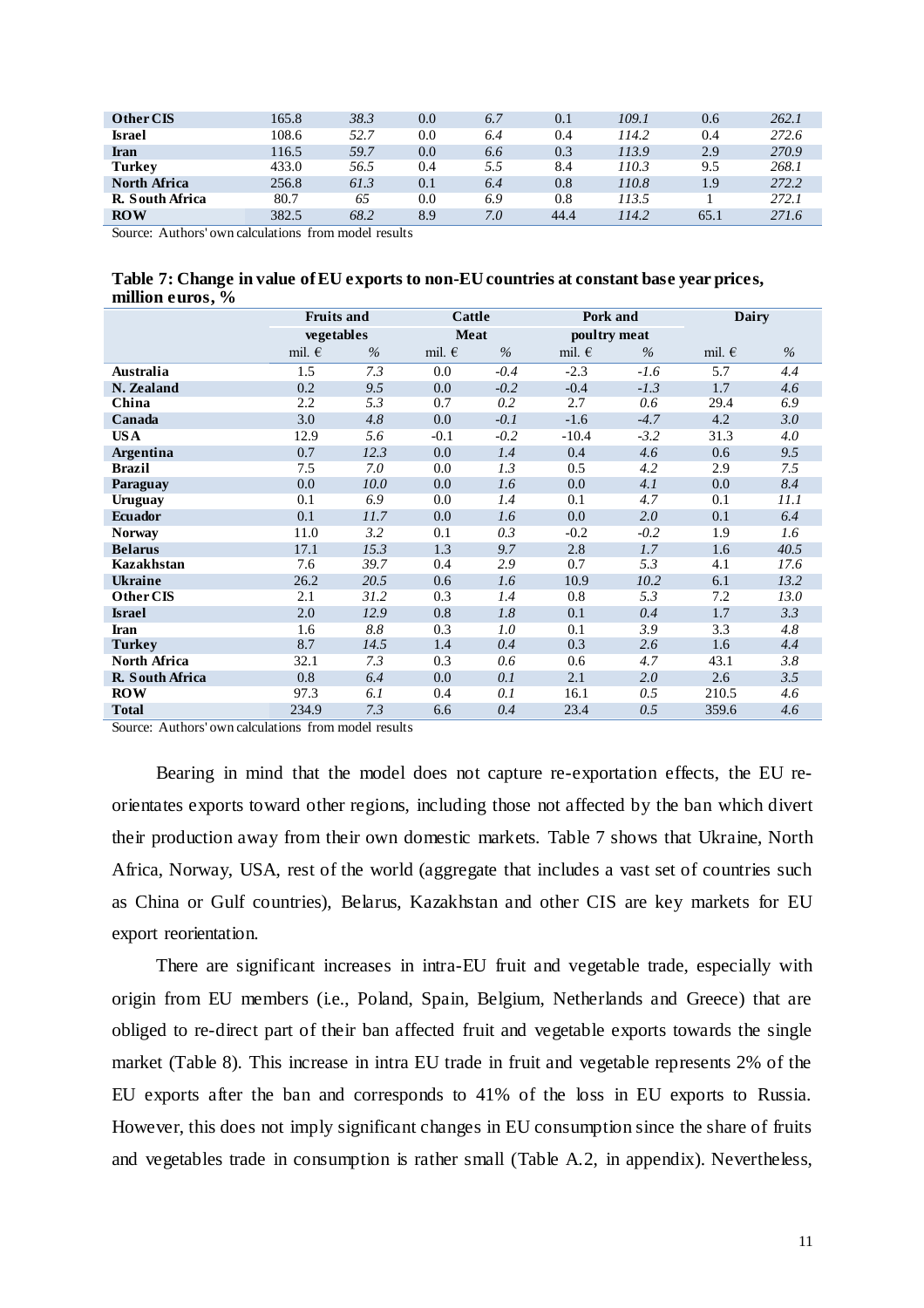fruits and vegetables is the sector which exhibits the highest increase in internal market trade (626.7 million euros, Table 8) and the largest drop in market price (Table 5).

| $\overline{\phantom{a}}$ | <b>Fruits and</b> |        |                 | Cattle |                 | Pork and     | Dairy           |        |
|--------------------------|-------------------|--------|-----------------|--------|-----------------|--------------|-----------------|--------|
|                          | vegetables        |        |                 | meat   |                 | poultry meat |                 |        |
|                          | mil. $\epsilon$   | $\%$   | mil. $\epsilon$ | $\%$   | mil. $\epsilon$ | $\%$         | mil. $\epsilon$ | $\%$   |
| Austria                  | $-0.6$            | $-0.3$ | 0.5             | 0.2    | 0.6             | 0.1          | $-1.9$          | $-0.2$ |
| <b>Belgium</b>           | 117.6             | 7.1    | $-0.3$          | $-0.1$ | 8.4             | 0.4          | $-7.9$          | $-0.4$ |
| Germany                  | 0.7               | 0.1    | $-0.8$          | $-0.1$ | 0.4             | 0.0          | 20.6            | 0.3    |
| <b>Denmark</b>           | $-0.4$            | $-0.3$ | 2.2             | 0.6    | 7.9             | 0.3          | 15.1            | 1.2    |
| <b>S</b> pain            | 166.3             | 2.2    | 0.4             | 0.1    | 2.1             | 0.1          | $-13.2$         | $-1.8$ |
| <b>Finland</b>           | 0.2               | 3.4    | $-0.1$          | $-0.5$ | 0.7             | 1.2          | 70.1            | 44.8   |
| <b>France</b>            | 5.5               | 0.3    | $-0.7$          | $-0.1$ | 9.7             | 0.5          | $-38.0$         | $-0.8$ |
| Greece                   | 52.8              | 9.8    | 0.0             | $-0.1$ | 0.2             | 0.4          | $-3.5$          | $-1.2$ |
| <b>Hungary</b>           | 2.3               | 1.2    | 0.0             | $-0.0$ | 11.6            | 1.6          | $-4.6$          | $-1.5$ |
| <b>Ireland</b>           | $-0.4$            | $-0.3$ | 1.0             | 0.1    | 1.6             | 0.2          | $-12.8$         | $-0.9$ |
| <b>Italy</b>             | $-10.0$           | $-0.3$ | 0.2             | 0.1    | 3.3             | 0.3          | $-18.5$         | $-1.2$ |
| Lithuania                | 31.6              | 48.3   | 14.2            | 48.3   | 4.1             | 5.1          | 61.2            | 19.5   |
| <b>Netherlands</b>       | 86.7              | 2.9    | $-0.3$          | $-0.0$ | 6.6             | 0.2          | 46.5            | 1.6    |
| Poland                   | 180.4             | 46.4   | 8.9             | 1.4    | 7.7             | 0.5          | 13.4            | 1.3    |
| <b>Rest of EU</b>        | $-5.9$            | $-0.4$ | $-1.4$          | $-0.1$ | 3.6             | 0.2          | $-32.1$         | $-1.0$ |
| Total                    | 626.7             | 2.9    | 24.0            | 0.2    | 68.5            | 0.3          | 94.3            | 0.3    |

**Table 8: Change in value of intra-EU trade at constant base year prices by source, million euros, %**

Source: Authors' own calculations from model results

For most member states, the percentage of banned items in cattle meat exports to Russia is less than 10%. Furthermore, the coverage of the ban is also rather more modest for non-EU countries facing the ban (below 1% for the USA, up to 50% for Australia). There are slight increases in EU exports of cattle meat to Belarus, Israel, and Turkey, but these are marginal.

The impacts on the pork and poultry meat are modest, since the pig sector has already been facing export restrictions in the Russian market. However, the EU pork and poultry meat sector is facing an indirect channel of impact. The countries covered by the ban are significant trade partners for the EU (13% of the EU exports go to Australia, the USA and Ukraine). Resulting excess domestic supply and falling market prices in those countries, has the indirect effect of strengthening import trade links between banned countries and to third countries unaffected by the ban (e.g., CIS countries and South Africa).

EU exports of dairy products to all regions increase. The most prominent percentage increase is observed in exports to CIS which are close to Russia and present supply deficiency following the increase of demand from Russia. However, the increase in value of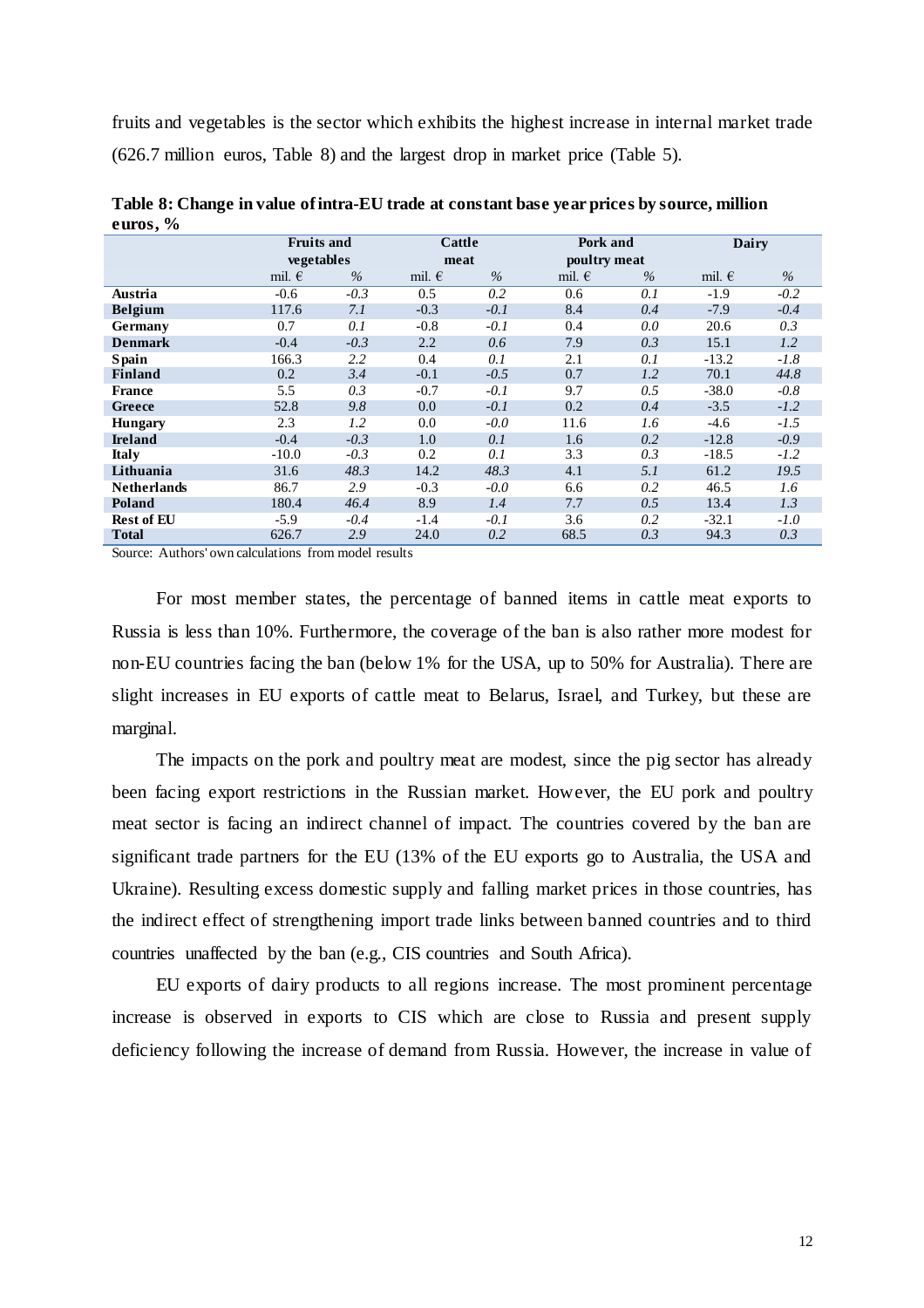production at constant prices<sup>10</sup> is higher for the USA, China and North Africa where the EU already has a significant volume of trade. The ban also affects the trade of banned commodities between member states. However, such an increase in the trade of dairy products is modest compared to the increase in exports outside the EU.

The trade impacts for banned commodities consist of a reduction of exports for all the member states (Table 9). EU dairy exports suffer the most (Finland -182 million euros, Poland -157, Germany -127, France -105 and Netherlands -72). The fruit and vegetable sector is also heavily hit, Poland (-287 million euros) bears half of the EU export fall, while Spain (-58), Italy (-53) and Greece (-47) face most of the remaining decline.

**Fruits and Cattle Pork and Dairy vegetables meat poultry meat poultry meat poultry meat**  $\theta$ mil. € *%* mil. € *%* mil. € *%* mil. € *%* **Austria** -1.0 *-0.4* -0.7 *-0.2* 1.0 *0.1* -13.8 *-1.4* **Belgium** -10.1 *-0.5* -0.5 *-0.1* 1.2 *0.1* -17.8 *-0.7* **Germany** -21.1 *-1.3* -3.3 *-0.2* 4.0 *0.1* -126.9 *-1.6* **Denmark** 1.0 *0.6* -1.1 *-0.2* 3.3 *0.1* -32.9 *-1.6* **Spain** -57.6 *-0.7* -3.1 *-0.5* 2.7 *0.1* -12.5 *-1.4* **Finland** -3.2 *-29.5* -0.1 *-0.4* -4.9 *-4.7* -182.1 *-33.4* **France** -20.3 *-0.7* -1.6 *-0.1* -4.9 *-0.2* -104.6 *-1.6* **Greece** -47.3 *-6.0* -0.3 *-1.3* 0.2 *0.3* -3.9 *-1.2* **Hungary** -4.5 *-2.2* -0.1 *-0.1* -7.8 *-0.8* -4.5 *-1.3* **Ireland** -0.2 *-0.1* -0.8 *0.0* 0.4 *0.1* -6.0 *-0.3* **Italy** -52.7 *-1.5* -4.0 *-0.7* 1.5 *0.1* -55.8 *-2.5* **Lithuania** -22.8 *-14.8* -14.7 *-21.2* -6.0 *-6.3* -90.6 *-16.6* **Netherlands** -22.1 *-0.6* -1.0 *0.0* -8.7 *-0.2* -71.6 *-1.6* **Poland** -287.3 *-27.2* -4.3 *-0.4* 1.6 *0.1* -156.7 *-10.1* **Rest of EU** -18.6 *-1.1* -1.2 *-0.1* -4.5 *-0.2* -160.2 *-4.0* **Total** -567.8 *-2.1* -36.9 *-0.3* -21.0 *-0.1* -1,039.8 *-2.8*

**Table 9: Change in value of EU exports at constant base year prices by source, million euros, %**

Source: Authors' own calculations from model results

## *3.3. Welfare effects*

 $\overline{\phantom{a}}$ 

As expected, by imposing a unilateral ban, Russia suffers an equivalent variation (EV) or real income loss of 3.4 billion euros, which is equivalent to a 0.24% reduction in per capita utility. In comparison, the EU28 only witnesses an EV loss of 126 million euros (0.0025% per capita utility). Other countries whose exports are affected by the ban (i.e., Australia, Canada, USA, and Norway) also experience welfare losses, although once again, in per capita terms, the impacts are negligible.<sup>11</sup> As Russia seeks out alternative trade partners for those affected products, the main beneficiaries in per capita utility terms are Belarus, rest

 $10$  All prices in the model are relative prices and are assumed to equal unity. Hence the quantities in the model are at the same time value of that economic variable at the constant base year prices. The term "value at the constant base year prices" is used to avoid any confusion for the readers.

 $11$  In all the affected countries, the per capita utility (real income) loss is less than 0.01%.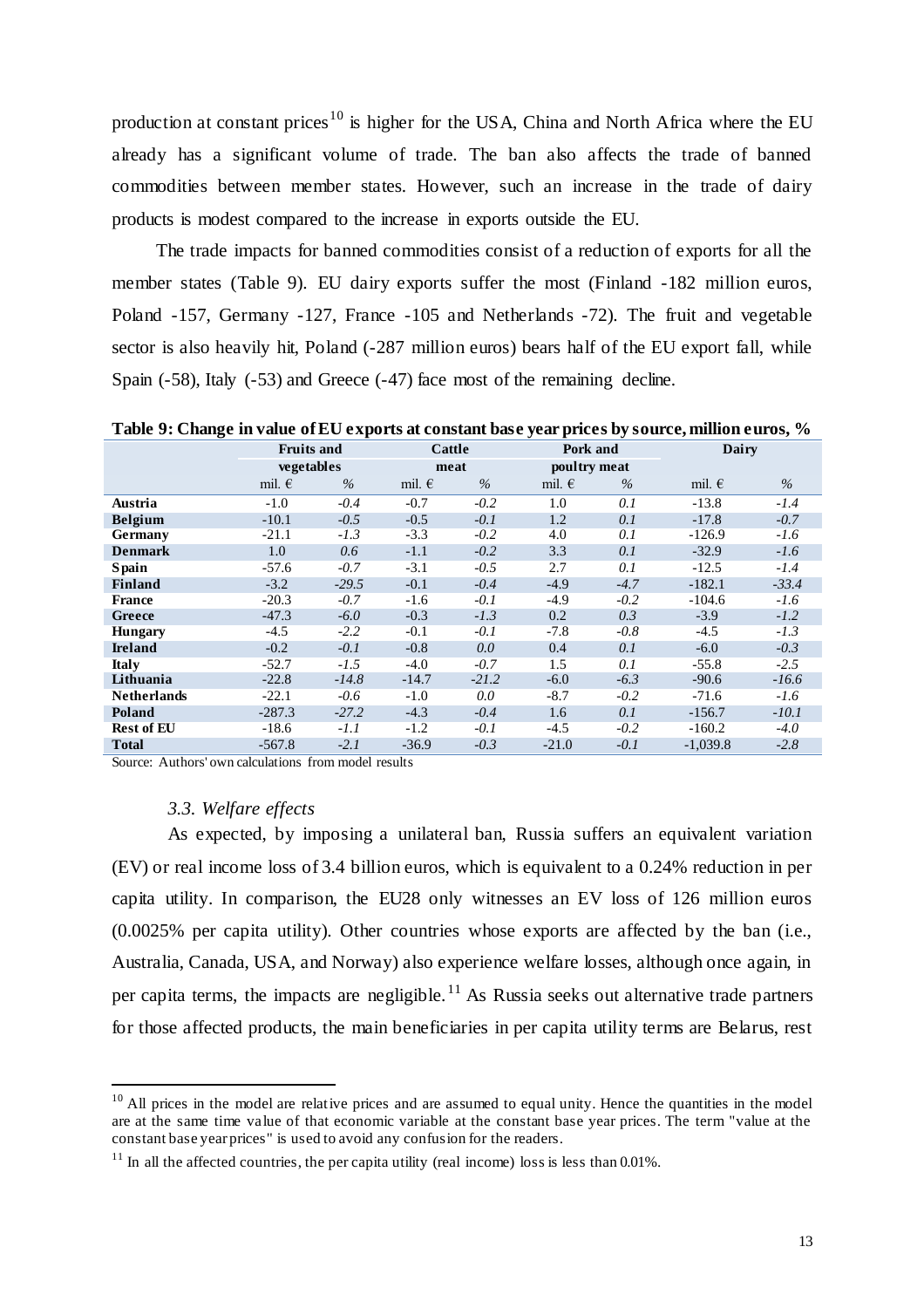of CIS, Israel and Turkey. Belarus records a per capita real income gain of 0.20%, whilst in the other three cases the magnitude is closer to 0.02-0.03%.

Russia's EV loss is decomposed into Terms of Trade (ToT), allocative efficiency (ALLOC), capital goods (CGDS) and trade preference (BAN) effects (Figure 2). The ToT is a money metric measurement of the rate of exchange between exports and imports (current account) and savings and investment (capital account). Examining the TOT result, the restriction on imports of certain agri-food commodities results in a short run rise in Russia's import price index, leading to a (small) TOT loss of -49 million euros.

The ALLOC measure is the result of changing resource or product usage in the presence of market distortions (taxes, tariffs and subsidies). Since a tax (subsidy) discourages (encourages) resource usage compared with undistorted or Pareto efficient markets, increases in taxed (subsidised) activities yield a positive (negative) marginal social value (Huff and Hertel, 2001). The reported ALLOC loss of -899 million euros reflects the net reduction in Russian agri-food imports (which face tariffs) and reductions in household import consumption (which face consumption taxes).





Source: Authors' own calculations from model results

Finally, the trade preference effect, which is specific to Russia, measures the money metric equivalent of lost utility resulting from the prohibition of certain agri-food imports. Thus, the negative EV value of -2,421 million euros is the result of inward shifts in the utility function due to restrictions on import quantities, as well as (short run) inflationary impacts on Russian import prices.

| Table TV: Trade preference enects in Kussia by Origin (Country and Commodity), 70 |                   |      |             |              |       |              |  |  |  |
|-----------------------------------------------------------------------------------|-------------------|------|-------------|--------------|-------|--------------|--|--|--|
|                                                                                   | <b>Fruits and</b> | Fish | Cattle meat | Pork and     | Dairy | <b>Total</b> |  |  |  |
|                                                                                   | vegetables        |      |             | poultry meat |       |              |  |  |  |
| Australia                                                                         | 0.15              | 0.01 | 0.71        | 0.01         | 0.47  | 1.35         |  |  |  |
| Canada                                                                            | 0.04              | 0.01 | 0.01        | 3.90         | 0.00  | 3.96         |  |  |  |
| <b>USA</b>                                                                        | 4.04              | 0.07 | 0.00        | 6.19         | 0.03  | 10.33        |  |  |  |
| Austria                                                                           | 0.03              | 0.00 | 0.02        | 0.01         | 0.17  | 0.24         |  |  |  |
| <b>Belgium</b>                                                                    | 3.94              | 0.00 | 0.01        | 0.10         | 0.30  | 4.36         |  |  |  |
| <b>Denmark</b>                                                                    | 0.01              | 0.11 | 0.09        | 0.16         | 1.07  | 1.44         |  |  |  |

**Table 10: Trade preference effects in Russia by origin (country and commodity), %**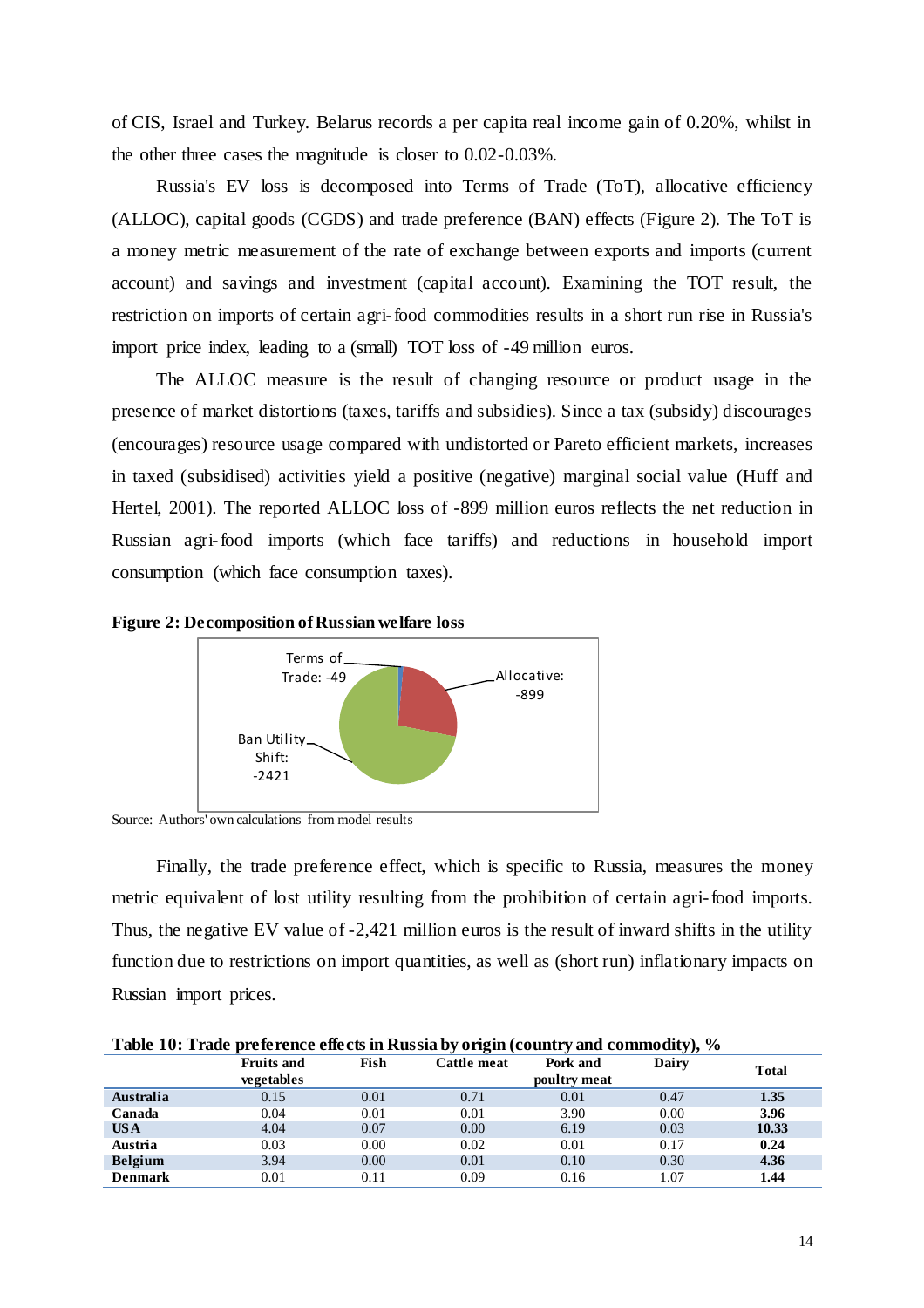| <b>Finland</b>     | 0.09  | 0.06  | 0.00 | 0.07  | 3.57  | 3.79  |
|--------------------|-------|-------|------|-------|-------|-------|
| <b>France</b>      | 1.38  | 0.24  | 0.03 | 0.30  | 1.69  | 3.65  |
| <b>Germany</b>     | 0.81  | 0.00  | 0.07 | 0.06  | 2.37  | 3.31  |
| Greece             | 3.39  | 0.27  | 0.00 |       | 0.02  | 3.68  |
| <b>Hungary</b>     | 0.22  | 0.00  | 0.01 | 0.37  | 0.02  | 0.61  |
| Ireland            | 0.00  | 0.00  | 0.02 | 0.01  | 0.18  | 0.22  |
| <b>Italy</b>       | 1.91  | 0.01  | 0.06 | 0.12  | 0.75  | 2.84  |
| Lithuania          | 2.06  | 0.00  | 0.27 | 0.11  | 2.29  | 4.74  |
| <b>Netherlands</b> | 4.20  | 0.01  | 0.02 | 0.19  | 2.30  | 6.73  |
| Poland             | 17.02 | 0.00  | 0.18 | 0.21  | 2.21  | 19.62 |
| <b>Spain</b>       | 8.00  | 0.01  | 0.05 | 0.07  | 0.07  | 8.20  |
| <b>Rest of EU</b>  | 0.76  | 0.09  | 0.01 | 0.15  | 1.77  | 2.77  |
| <b>Norway</b>      | 0.00  | 18.12 | 0.00 | 0.01  | 0.06  | 18.18 |
| <b>Total</b>       | 48.03 | 19.02 | 1.57 | 12.03 | 19.34 |       |

Source: Authors' own calculations from model results

A further subdivision of the EV result by banned commodities and exporters is presented in Table 10. About 48% of the total (-1,163 million euros) is due to the ban on fruits and vegetables, of which 412 million, or 17%, comes from banned fruits and vegetables from Poland. Similarly, losses of 468 million euros (19%) result from banned dairy products, 460 million euros (19%) on banned fish (mainly from Norway), 291 million euros (12%) on banned pork and poultry meats and 38 million euros (1.6%) on banned cattle meat.

## **4. Comparison of model results with observed data**

## *4.1. Trade*

After seven months of embargo, EU agri-food exports to third countries increased by 2.3% between August 2014-February 2015 compared to the previous year (DG AGRI, 2015a). In February 2015, EU agri-food exports to third countries have increased by 6% compared to February 2014. This result is due to an increase of exports to the US and China, together with the euro depreciation against other currencies (DG AGRI, 2015a).

To further validate our model specifications, the model results are compared with HS6 observed trade data from COMEXT (DataM, 2015a), which are aggregated to the GTAP sectoral and regional concordance employed in this paper. To adequately cater for seasonality and the impact of the ban, we compare trade figures between August 2014 (i.e., start of the ban) and November 2014 (i.e., latest available observations). Finally, since model results are mostly reported in real terms, we look at the real change in trade volume. That is, we deflate the 2014 export values to 2013 prices and compare with the reported value of exports in 2013). Our findings suggest that the trends observed are significantly c lose to the results presented in our simulation (Table 11).

Aside from price signals, it should be remembered that many non-price factors outside the scope of our model can explain changes in EU markets: the weakening of the euro against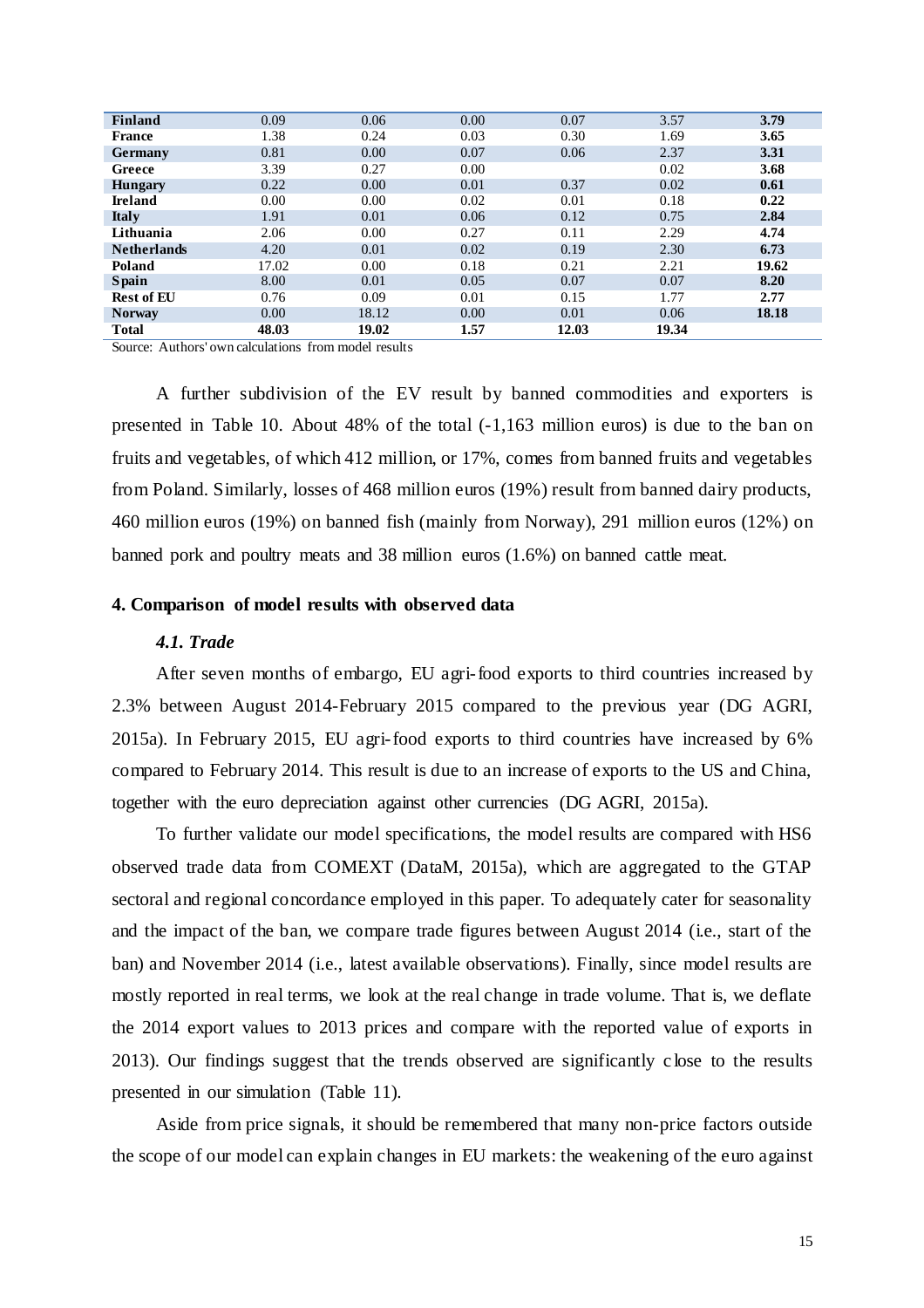other currencies, local climatic conditions, the implementation of emergency measures (e.g., market support for perishable fruits and vegetables, promotion of EU agricultural products,  $etc.)^{12}.$ 

|                     | <b>Fruits and</b> |               |              | Cattle                   |              | Pork and      | Dairy        |               |
|---------------------|-------------------|---------------|--------------|--------------------------|--------------|---------------|--------------|---------------|
|                     |                   | vegetables    |              | meat                     |              | poultry meat  |              |               |
|                     | share $(\%)$      | change $(\%)$ | share $(\%)$ | change $(\%)$            | share $(\%)$ | change $(\%)$ | share $(\%)$ | change $(\%)$ |
| Austria             | 2.04              | $-10.7$       | 1.57         | 7.5                      | 2.32         | $-3.9$        | 1.90         | 9.3           |
| <b>Belgium</b>      | 4.31              | $-10.7$       | 2.86         | 4.4                      | 2.97         | 2.2           | 6.26         | 8.6           |
| <b>Denmark</b>      | 1.89              | 2.9           | 3.90         | 4.3                      | 2.62         | 9.0           | 1.73         | 23.1          |
| <b>Finland</b>      | 1.09              | 1.9           | 0.48         | 11.7                     | 0.74         | 0.5           | 0.79         | $-9.1$        |
| <b>France</b>       | 10.01             | $-2.6$        | 13.71        | $-0.1$                   | 8.37         | $-1.4$        | 6.94         | $-2.5$        |
| Germany             | 22.81             | $-5.6$        | 12.29        | 9.9                      | 11.85        | $-1.3$        | 13.32        | $-0.5$        |
| Greece              | 0.50              | 13.3          | 3.16         | 0.2                      | 1.76         | $-8.1$        | 1.77         | $-8.2$        |
| Hungary             | 0.58              | 29.2          | 0.45         | $-7.7$                   | 1.55         | $-7.1$        | 0.86         | $-6.4$        |
| <b>Ireland</b>      | 1.34              | 17.2          | 1.70         | 26.6                     | 1.96         | $-9.6$        | 1.94         | 0.5           |
| <b>Italy</b>        | 4.36              | 3.8           | 13.31        | $-7.9$                   | 8.23         | 10.7          | 9.41         | $-0.8$        |
| Lithuania           | 0.72              | 21.9          | 0.14         | 25.9                     | 0.60         | $-4.5$        | 0.73         | 15.4          |
| <b>Netherlands</b>  | 6.13              | $-6.6$        | 8.27         | $-0.1$                   | 5.57         | 2.6           | 8.33         | 9.4           |
| Poland              | 2.77              | 4.6           | 0.53         | $-0.4$                   | 3.97         | $-4.3$        | 1.67         | 7.7           |
| <b>Spain</b>        | 3.85              | 16.6          | 3.78         | 6.3                      | 2.08         | $-0.8$        | 4.55         | $-0.8$        |
| <b>Rest of EU</b>   | 19.32             | $-1.1$        | 17.42        | 1.5                      | 24.97        | $-2.2$        | 15.69        | $-8.0$        |
| <b>Russia</b>       | 0.48              | $-88.0$       | 0.38         | $-82.5$                  | 0.31         | $-92.0$       | 0.26         | $-93.0$       |
| <b>Australia</b>    | 0.12              | 56.4          | 0.03         | $-86.5$                  | 0.74         | 75.9          | 0.49         | $-1.0$        |
| <b>New Zealand</b>  | 0.02              | $-27.7$       | 0.01         | 6.7                      | 0.19         | 84.4          | 0.20         | 34.0          |
| China               | 0.15              | 55.5          | 4.42         | 31.0                     | 1.38         | 2.9           | 1.65         | $-10.8$       |
| Canada              | 0.33              | 48.1          | 0.06         | 1851.2                   | 0.24         | $81.8$        | 0.36         | 5.4           |
| <b>USA</b>          | 0.77              | $-1.8$        | 0.08         | $-6.8$                   | 1.20         | 20.1          | 2.70         | 11.4          |
| <b>Argentina</b>    | 0.02              | 7.0           | 0.01         | $-26.2$                  | 0.01         | 12.3          | 0.01         | $-24.8$       |
| Paraguay            | 0.00              | $-82.6$       | 0.00         | $\mathbb{Z}^2$           | 0.00         | $-15.2$       | 0.00         | 157.8         |
| Uruguay             | 0.01              | 30.3          | 0.00         | $-6.2$                   | 0.07         | 558.9         | 0.02         | 256.6         |
| <b>Ecuador</b>      | 0.01              | 160.6         | 0.00         | ÷.                       | 0.00         | $-71.1$       | 0.00         | $-56.4$       |
| <b>Norway</b>       | 1.81              | $-0.6$        | 0.28         | 73.5                     | 0.79         | 25.7          | 0.28         | 7.0           |
| <b>Belarus</b>      | 1.35              | 103.0         | 0.16         | 205.7                    | 0.05         | $-88.0$       | 0.47         | 1884.7        |
| Ukraine             | 0.30              | $-25.3$       | 0.17         | 64.1                     | 0.31         | $-26.2$       | 0.12         | $-47.5$       |
| <b>Israel</b>       | 0.18              | $-29.9$       | 0.08         | $-4.7$                   | 0.05         | 6.9           | 0.17         | 47.7          |
| Iran                | 0.00              | $-65.7$       | 0.01         | $\overline{\phantom{a}}$ | 0.00         | 252.8         | 0.06         | 82.1          |
| <b>Turkey</b>       | 0.19              | 42.6          | 0.05         | 1279.5                   | 0.07         | $-13.3$       | 0.34         | 37.2          |
| <b>North Africa</b> | 3.38              | 22.5          | 0.36         | $-1.9$                   | 0.16         | 36.1          | 2.78         | 48.9          |
| <b>Brazil</b>       | 0.80              | 93.6          | 0.00         | $-100.0$                 | 0.06         | 28.1          | 0.08         | $-27.1$       |
| <b>Kazakhstan</b>   | 0.12              | 87.3          | 0.15         | 108.1                    | 0.02         | $-77.9$       | 0.16         | 47.2          |
| Other CIS           | 0.11              | 79.8          | 0.16         | $-3.1$                   | 0.40         | 116.0         | 0.28         | 22.1          |
| <b>South Africa</b> | 0.10              | 8.7           | 0.05         | 103.8                    | 0.86         | 30.1          | 0.32         | 56.1          |
| <b>ROW</b>          | 8.04              | 23.88         | 9.94         | 26.69                    | 13.54        | 26.49         | 13.38        | 10.30         |

**Table 11: Change in exports of EU-28 by product and destination, %, 2014 compared to 2013**

Source: Authors' elaboration from DataM (2015a)

 $\overline{\phantom{a}}$ 

Consistent with our findings, actual trade data show that EU-28 fruit and vegetable exports to Belarus and North Africa have increased significantly. Exports to Canada, Turkey, Kazakhstan and other CIS countries also increase although not as much as foreseen by the model. The actual trade data also reveals that the EU-28 recovered 43% of its lost trade with Russia, compared with 35% reported in our model results.

 $12$  For a full picture of EU policy responses to the Russian import ban, see DG AGRI (2015a).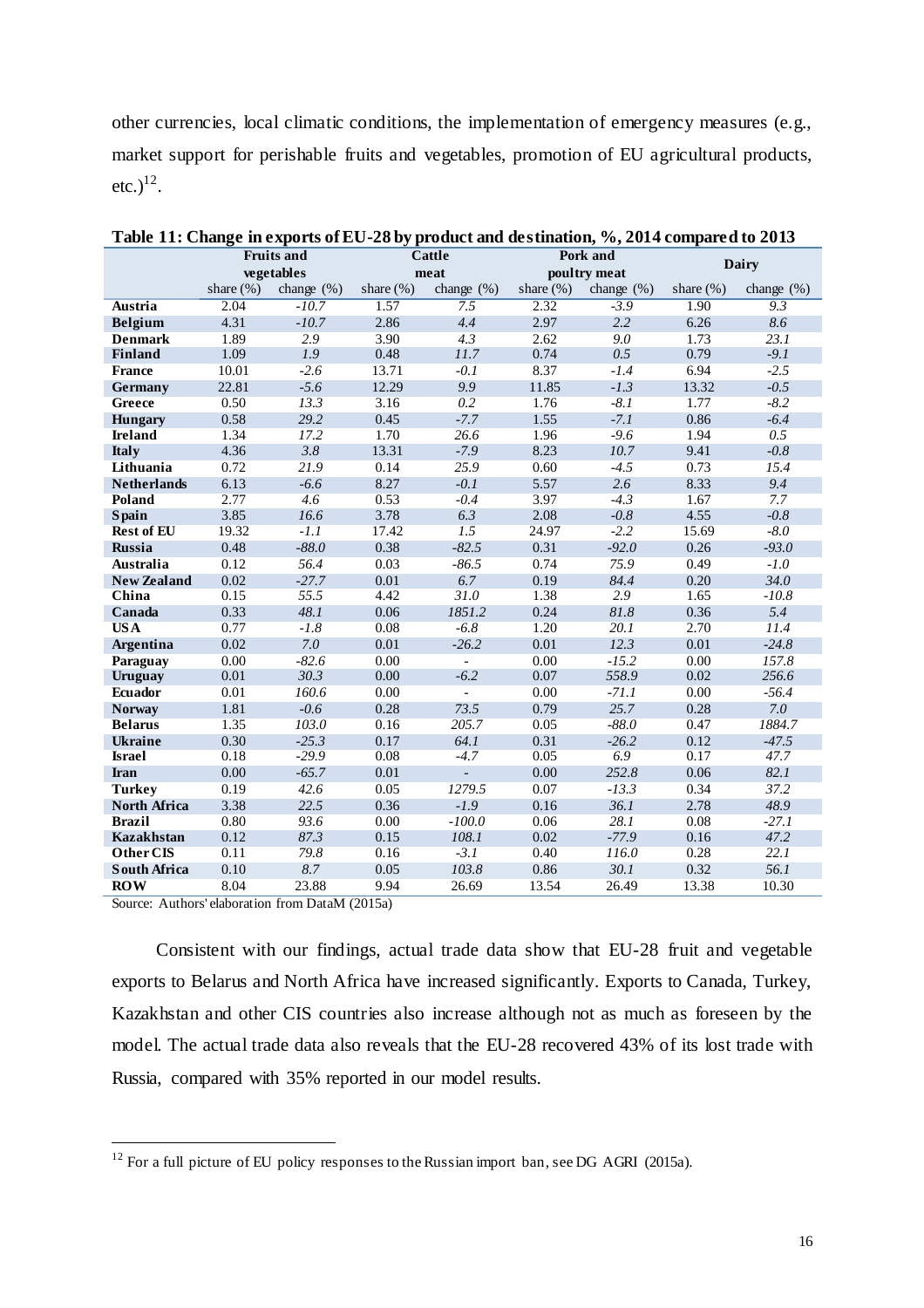Focusing on commodity aggregates, the actual data also supports our finding that intra-EU fruit and vegetable trade increases<sup>13</sup>. For example, Spain, Greece and Poland increase their exports to the EU-28 (intra-EU trade), although contrary to our simulation, exports from the Netherlands, France, Germany and Hungary to the EU-28 decline. On the other hand, model results suggests an overall 2% increase in EU-28 fruit and vegetable exports while actual data shows that it declined by 1.9% mostly due to the mentioned fall in exports of Germany, France, Hungary and Netherlands.

In terms of extra EU-28 cattle meat exports, observed trade data reveal that quantity changes are small. The only significant increase in EU-28 exports was to China. There were slight increases in EU-28 exports of cattle meat to Belarus, Turkey, Kazakhstan and Ukraine but these are marginal as suggested by our model results. As simulated, impacts on the pork and poultry meat market arising from the Russian ban were insignificant, leading to 0.3% increase in EU-28 exports.

Observed dairy sector, observed trade data confirms our model simulations except for China, Ukraine and Brazil, i.e., EU-28 exports to all regions of the world increased. The most prominent increase in percentage terms is observed in EU-28 exports to Belarus, the USA and North Africa which is consistent with our model results. Meanwhile, increases in other CIS countries are not as high as the model suggests.

## *4.2. Prices*

 $\overline{\phantom{a}}$ 

Comparison of observed prices with the model results corroborates the main findings presented in our simulations. We compared the model domestic price changes reported in this paper with the actual changes in domestic prices reported in DG AGRI (2015b) and national statistical offices of key affected EU member states.

According to our simulations, Lithuania and Poland experience the highest domestic price fall. In both countries the effect of the ban on fruits and vegetables prices is apparent and consistent with the model results (Figure A.1, in appendix). In Lithuania and Poland, the declines in prices are significantly high while the decrease in the EU28 average price is rather low. EU average price starts rising after November, bringing the price even above the pre-ban level.

Observed data for beef price in Poland and Lithuania confirm that the fall in beef price is milder compared to the fall in vegetable and fruits prices (Figure A.2, in appendix). On the

<sup>&</sup>lt;sup>13</sup> Calculated results from the observed data for intra-EU trade are not included in the text but are available upon request.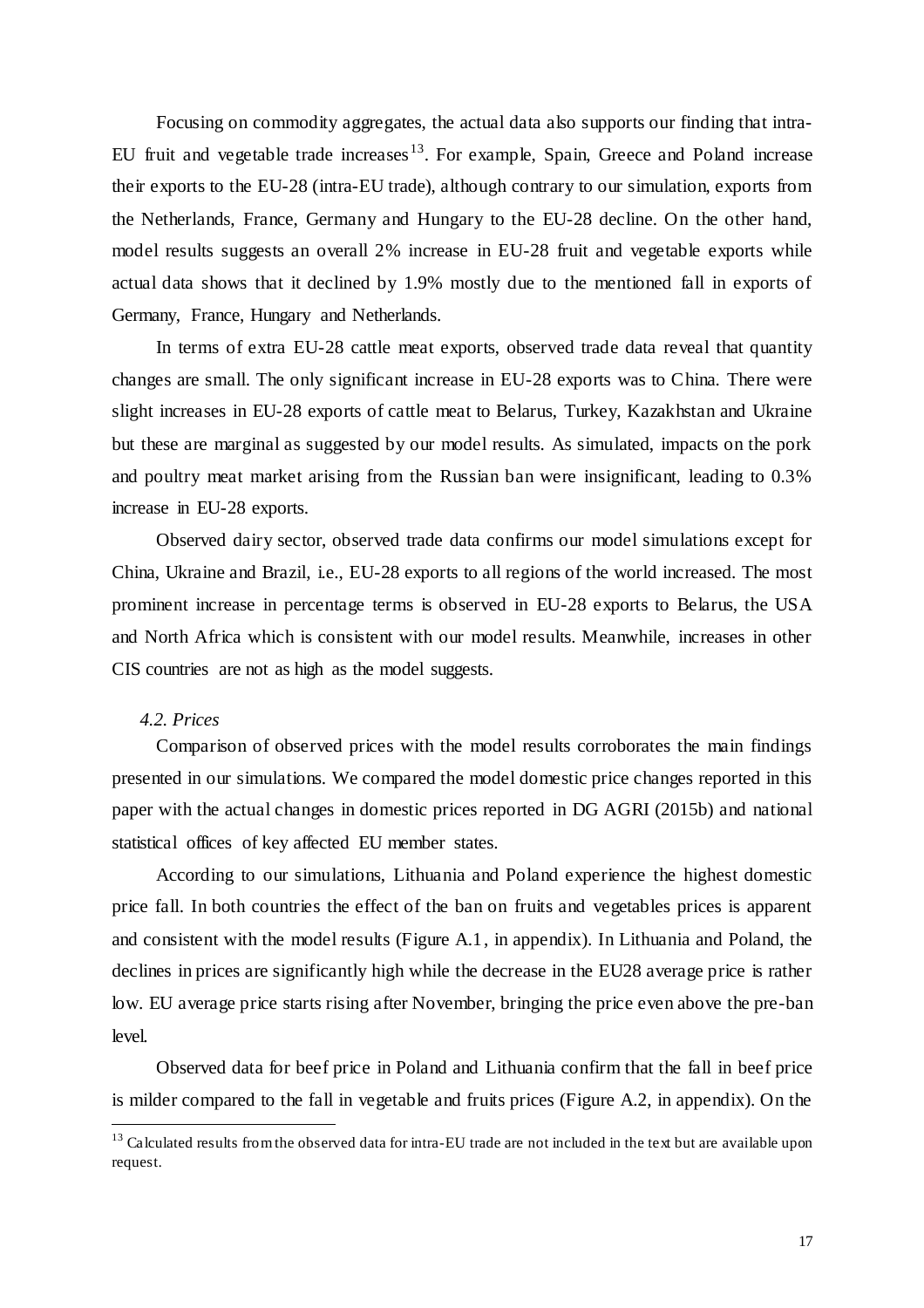other hand, it also verifies that prices in Lithuania have fallen significantly while the price fall in Poland was relatively milder.

In the dairy markets, significant price falls in Lithuania and Finland reported in our results are validated by observed price changes. The average EU28 price also declines as suggested by the model results. However, the magnitude of the fall in dairy prices is higher compared to the model results (Figure A.3, in appendix).

Focusing on the effects in Russia, our model results are in line with observed changes. According to statistics from the Russian government, in 2014 agricultural output increased by 3.7% (USDA, 2015), that is coherent with our results (see Table 5). As noted above, additional non price factors such as the weakening of the rouble against other currencies, local climatic conditions, or state support to agricultural production and rural social development programs amounting to 151.3 billion roubles (about 3 billion euros) (USDA, 2015) will also have had an impact on Russian agriculture.

### **5. Concluding remarks**

A CGE model simulates the ban on agricultural products and foodstuffs Russia decreed on August 2014. In the short term, due to factor immobility, production has very little leeway to adjust, provoking notable variations in prices which absorb most of the import ban shock. As expected, the magnitude of the price decrease is related to the share of national production which is exported to Russia. The strongest price decrease occurs in the fruit and vegetable sector in Poland, Lithuania, Greece and Belgium and in the raw milk and dairy sectors, in Finland and Lithuania. In the longer term (if the ban is maintained beyond one year, full results available on request), where factors of production exhibit greater mobility between sectors, the magnitude of the price (quantity) changes is expected to be lower (higher)

Dairy and fruits and vegetables are the sectors where the EU exports suffer most. Lithuania, Finland and Poland are facing the largest decreases. The EU can recover about 25% of the lost trade volume with Russia in banned commodities through expansion of exports in other markets. While Russia is able to substitute imports for some banned products, alternative sources seem limited. Regions whose trade with Russia increases the most are those closer to Russia for fruits and vegetables and dairy (Turkey, Commonwealth of Independent States), while South American exports of meat to Russia rise.

Results indicate that Russia is the region with the highest welfare loss (about 3.4 billion euros). Banned countries suffer a welfare loss due to the reduction in exports to Russia while in countries which substitute exports from banned countries, particularly Turkey and Brazil,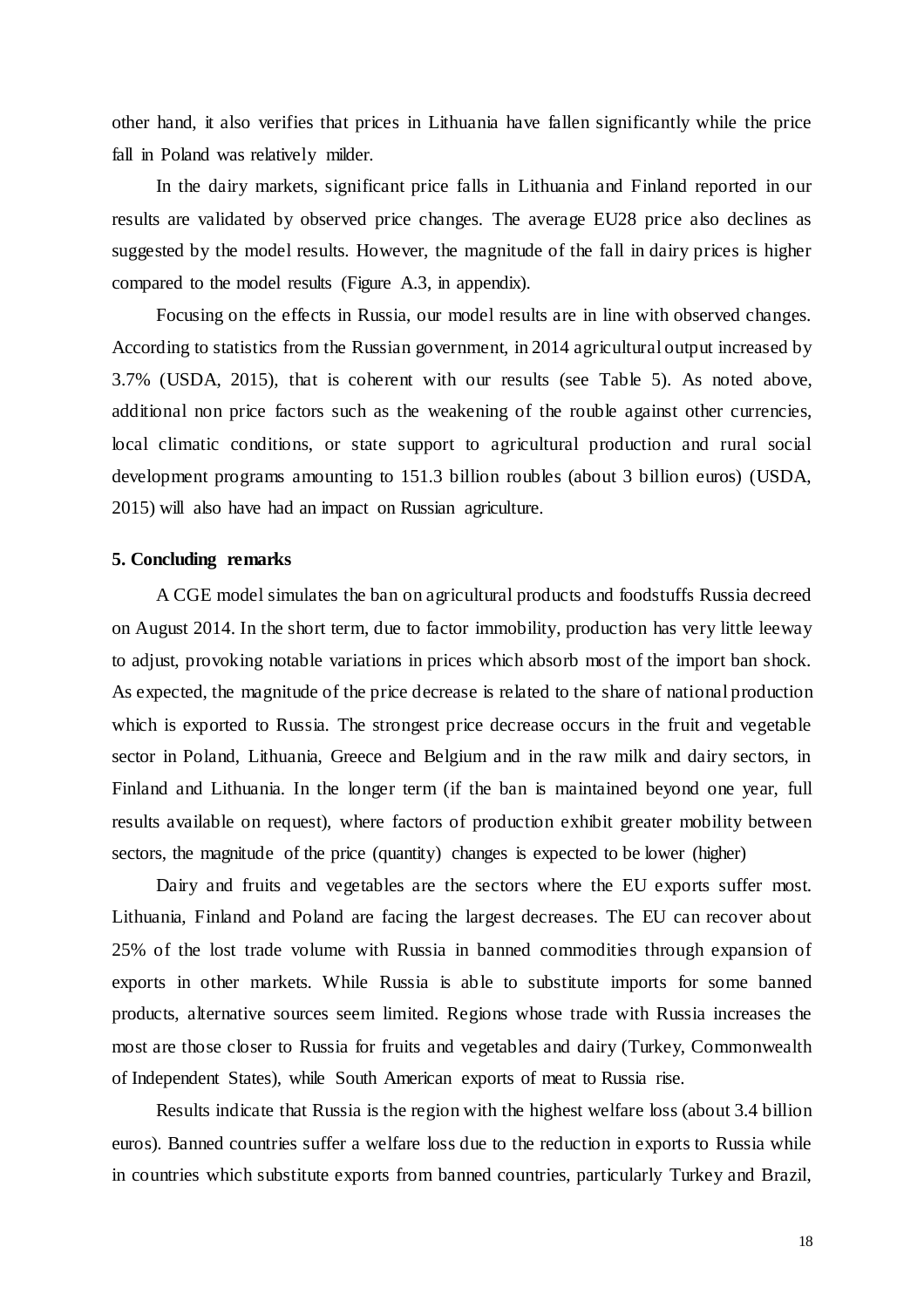welfare increases. A comparison with observed trade data (post ban) suggest that the model assumptions and scenario design presents a plausible picture in highlighting the most important alternative markets for EU exporters and most significant changes in the domestic prices of the EU member countries.

As in any modelling exercise the usual caveats apply, i.e. assumptions, estimated or calibrated parameters, commodity aggregation bias, and other stylised specification features. In addition, one should keep in mind that the modelling strategy does not capture some critical trade elements. First, exports to the Russian market face non-tariff barriers (e.g. SPS measures) which might delay the creation of alternative sources to banned imports.  $^{14}$  Second, those countries unaffected by the ban have to consider that deepening economic relations with Russia could damage their international reputation; this factor could additionally reduce Russian imports from third countries but cannot be taken into account by an economic model. Finally, the model design impedes imports to be re-exported, especially if entering in the Russian market through tits custom union with Belarus and Kazakhstan.

 $\overline{\phantom{a}}$ 

<sup>&</sup>lt;sup>14</sup> As an illustration, New Zealand cheese plants need certification to export to Russia. Those products with certification, already exported to Russia, could cope with an increase in trade if production capacity allows. However, those without certification are likely to not enter the market or to get a certification with associated cost of compliance.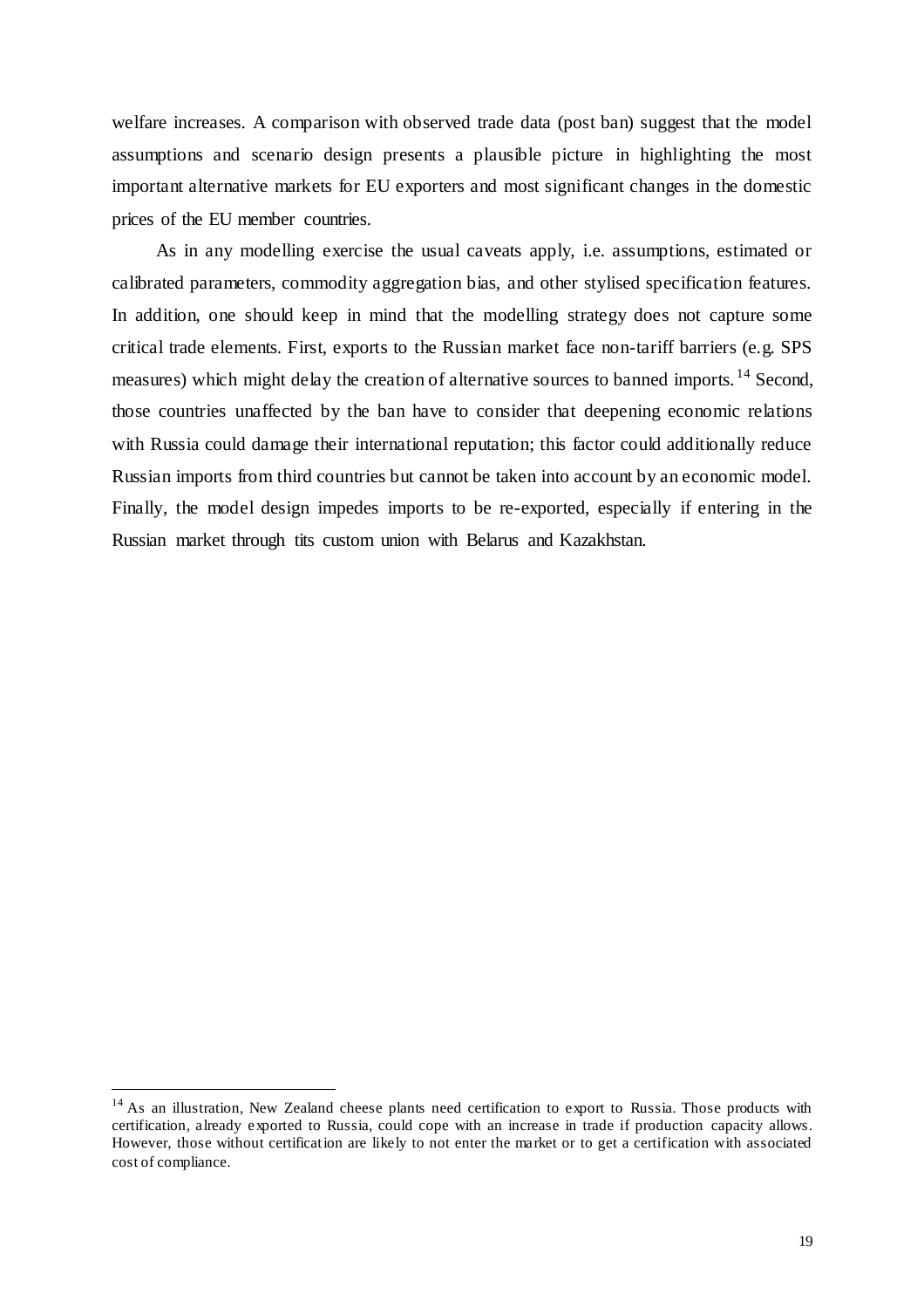### **6. Bibliography**

- Anderson, K., and Jackson, L. (2005). Standards, trade and protection: the case of GM crops. Paper presented at the 41st Panel Meeting of Economic Policy in Luxembourg, 15-16 April 2005.
- Antimiani, A., Castellotti, T., and Solazzo, R. (2014). L'impatto dell'embargo russo sull'agroalimentare italiano. Rome: INEA.
- Central Statistical Office of Poland. (2015). Prices in Agriculture Average market Place Prices received by farmers. Retrieved May 7, 2015
- Chatterjee, A., Ghose, A., and Dhar, P. (2010). Trade and Distributional impact of Genetically Modified Crops in India: A CGE analysis. Thirteenth Annual Conference on Global Economic Analysis. Penang: GTAP.
- DataM. (2015a). DataM, provided by the European Commission Joint Research Centre. Elaboration based on original data coming from: EuroStat(s), COMEXT database. Retrieved 04 15, 2015, from http://www.datamweb.com
- DataM. (2015b). DataM, provided by the European Commission Joint Research Centre. Elaboration based on original data coming from DG AGRI. Retrieved 04 25, 2015, from http;//www.datam.web
- DG AGRI. (2014a). Information note on the Russian ban on agri-food product from the EU. Brussels: DG AGRI.
- DG AGRI. (2014b). EU agri-food exports to Russia. Brussels: DG AGRI.
- DG AGRI. (2015a). EU responses to the Russian import ban on agricultural products. Retrieved May 20, 2015, from Agriculture and Rural Development: http://ec.europa.eu/agriculture/russian-import-ban/index\_en.htm
- DG AGRI. (2015b). EU Market Prices for Representative Products from 2007. Retrieved April 25, 2015, from http://ec.europa.eu/agriculture/markets-an
- Henseler, M., Pio-Lepetit, I., Ferrari, E., Gonzalez Mellado, A., Banse, M., Grethe, H., Parisi, C. and Helaine, S. (2013). On the asynchronous approvals of GM crops: Potential market impacts of a trade disruption of EU soy imports. Food Policy, 41, 166–176.
- Hertel (Ed.), T. W. (1997). Global Trade Analysis: Modeling and Applications. Cambridge University Press.
- Huff, K., and Hertel, T. (2001). Decomposing Welfare Changes in GTAP. GTAP Technical Paper No. 05.
- McDonald, S., and Roberts, D. (1998). The Economy-Wide Effects of the BSE Crisis: A CGE Analysis. Journal of Agricultural Economics, 49(3), 458-471.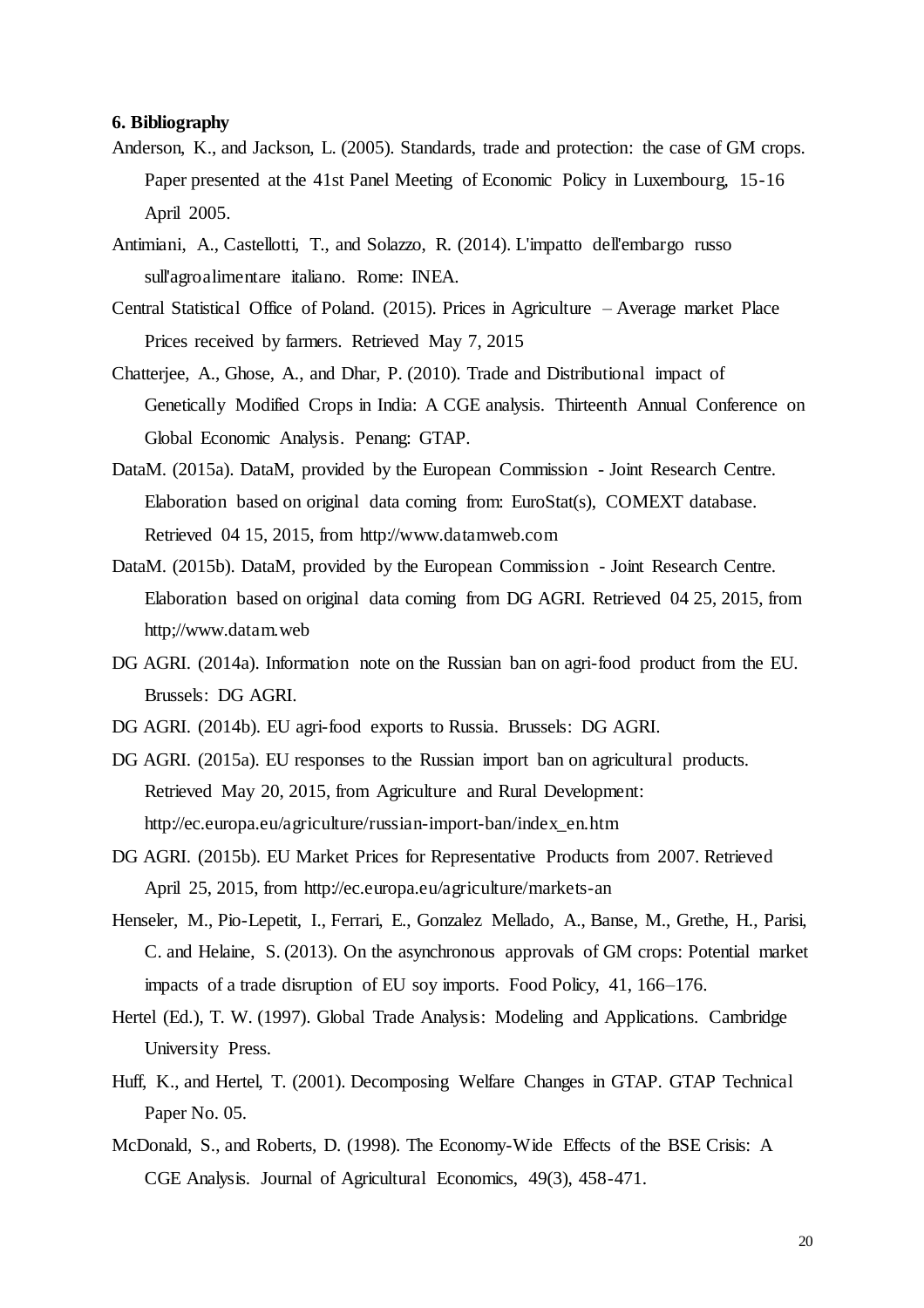- Narayanan, B., Aguiar, A., and McDougall, R. (. (2012). Global Trade, Assistance, and Production: The GTAP 8 Data Base, Center for Global Trade Analysis. Purdue University. Available online at: http://www.gtap.agecon.purdue.edu/databases/v8/v8.
- Philippidis, G. (2010). EU import restrictions on genetically modified feeds: impacts on Spanish, EU and global livestock sectors. Spanish Journal of Agricultural Research, 8(1), 3-17.
- Philippidis, G., and Hubbard, L. J. (2001). General Equilibrium and the Ban on British Beef Exports. Journal of Agricultural Economics(52), 87-95.
- Rodriguez, U., Garcia, Y., Garcia, A., and Tan, R. (2007). Can Trade Policies Soften the Economic Impacts of an Avian Influenza Outbreak? Asian Journal of Agriculture and Development, 4(2), 41-50.
- Statistics Finland. (2015). Producer Prices of Agricultural Products. Retrieved May 7, 2015, from http://www.stat.fi/til/matutu/index\_en.html
- Statistics Lithuania. (2015). Purchase Price Indices of Agricultural Prices. Retrieved May 07, 2015, from http://osp.stat.gov.lt/
- United Nations Statistical Division. (2014). UN COMTRADE. International Merchandise Trade Statistics, United Nations Statistics Division. New York, USA. Retrieved 08 15, 2014
- USDA. (2015). 2014 key results of the Russian Ministry of Agriculture. Washington DC: Grain Report number RS1528.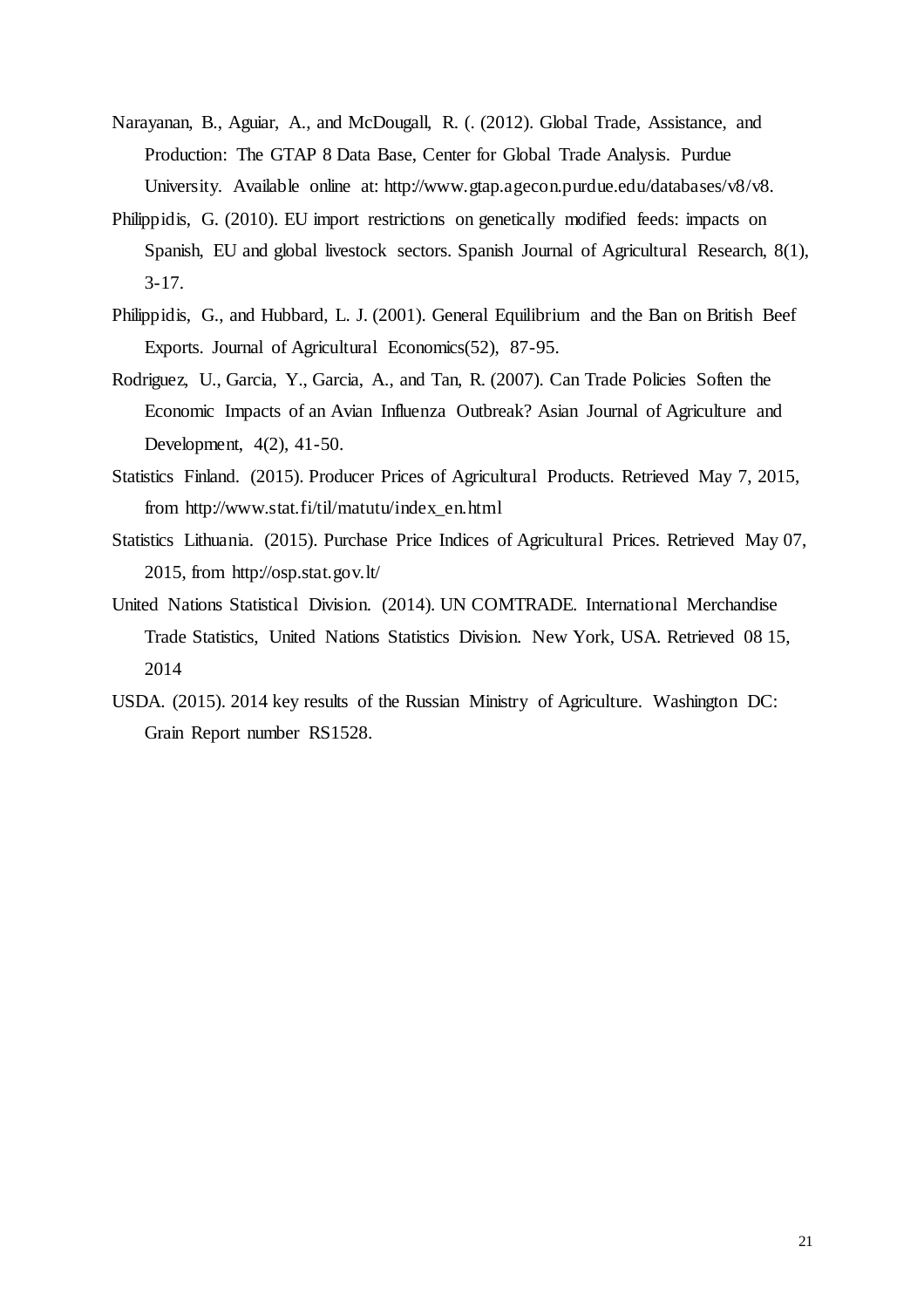# **7. Appendix**

# **Table A.1: Baseline preparation (% change from 2011)**

<span id="page-21-0"></span>

|                    | Trade updates 2011/2013         |                |                         |              | Swine fever ban        |                         | <b>Russian Ban Shocks</b>              |                |                         |          |
|--------------------|---------------------------------|----------------|-------------------------|--------------|------------------------|-------------------------|----------------------------------------|----------------|-------------------------|----------|
|                    | <b>Fruits and</b><br>vegetables | Cattle<br>meat | Pig and<br>poultry meat | <b>Dairy</b> | <b>Pig and Poultry</b> | Pig and<br>poultry meat | <b>Fruits and</b><br><b>vegetables</b> | Cattle<br>meat | Pig and<br>poultry meat | Dairy    |
| Australia          | 50.0                            | $-36.2$        | 150.9                   | 120.7        | 0.0                    | 0.0                     | $-100.0$                               | $-54.3$        | 0.0                     | $-100.0$ |
| Canada             | $-80.1$                         | $-76.9$        | $-25.0$                 | 0.0          | 0.0                    | 0.0                     | $-100.0$                               | $-0.6$         | $-100.0$                | $-100.0$ |
| US A               | 51.4                            | $-99.1$        | $-24.8$                 | 143.5        | 0.0                    | 0.0                     | $-100.0$                               | $-6.5$         | $-100.0$                | $-2.3$   |
| Austria            | $-76.1$                         | 23.9           | 202.3                   | 131.6        | 0.0                    | $-94.7$                 | $-100.0$                               | $-5.0$         | $-5.6$                  | $-100.0$ |
| <b>Belgium</b>     | $-36.2$                         | $-16.8$        | 33.0                    | 138.5        | 0.0                    | $-84.0$                 | $-100.0$                               | $-0.7$         | $-89.4$                 | $-88.8$  |
| <b>Denmark</b>     | $-91.0$                         | 4.0            | 23.4                    | 72.0         | $-66.5$                | $-91.2$                 | $-99.6$                                | $-4.8$         | $-11.7$                 | $-100.0$ |
| Finland            | $-73.3$                         | $-16.8$        | 2.6                     | 6.5          | $-0.6$                 | $-68.0$                 | $-100.0$                               | 0.0            | $-98.9$                 | $-100.0$ |
| France             | $-48.7$                         | $-7.3$         | $-18.5$                 | 46.9         | $-28.5$                | $-67.7$                 | $-99.5$                                | $-1.1$         | $-58.6$                 | $-89.5$  |
| Germany            | $-51.9$                         | $-56.2$        | $-25.6$                 | $-37.6$      | 0.0                    | $-96.4$                 | $-100.0$                               | $-2.0$         | $-18.9$                 | $-96.5$  |
| Greece             | 40.3                            | 0.0            | 0.0                     | $-3.1$       | 0.0                    | $-100.0$                | $-100.0$                               | $-100.0$       | $-100.0$                | $-86.8$  |
| <b>Hungary</b>     | $-38.4$                         | 173.5          | 154.9                   | 261.8        | $-0.4$                 | $-50.6$                 | $-100.0$                               | $-0.9$         | $-50.2$                 | $-68.3$  |
| <b>Ireland</b>     | $-99.7$                         | $-51.3$        | 69.3                    | 409.0        | $-64.5$                | $-97.8$                 | 0.0                                    | $-11.7$        | $-85.9$                 | $-55.1$  |
| <b>Italy</b>       | $-24.6$                         | $-0.2$         | 37.3                    | 75.7         | 0.0                    | $-31.4$                 | $-100.0$                               | $-7.3$         | $-4.8$                  | $-88.2$  |
| Lithuania          | $-16.9$                         | $-53.3$        | 419.4                   | 13.0         | $-49.5$                | $-75.4$                 | $-100.0$                               | $-86.9$        | $-87.7$                 | $-89.7$  |
| <b>Netherlands</b> | $-20.8$                         | 17.2           | 154.4                   | 101.7        | 0.0                    | $-89.8$                 | $-100.0$                               | $-1.6$         | $-95.5$                 | $-98.0$  |
| Poland             | 105.4                           | 34.9           | 400.0                   | 154.8        | $-0.4$                 | $-77.0$                 | $-100.0$                               | $-32.4$        | $-51.8$                 | $-98.8$  |
| Spain              | 19.2                            | $-54.6$        | $-30.1$                 | $-29.9$      | $-1.2$                 | $-90.1$                 | $-100.0$                               | $-9.8$         | $-4.6$                  | $-28.9$  |
| <b>Rest of EU</b>  | $-36.2$                         | $-22.3$        | 80.0                    | 66.9         | $-1.4$                 | $-67.5$                 | $-100.0$                               | $-1.2$         | $-49.1$                 | $-94.3$  |
| <b>Norway</b>      | $-34.9$                         | 0.0            | 44.2                    | 11.9         | 0.0                    | 0.0                     | $-100.0$                               | $-100.0$       | 0.0                     | $-83.0$  |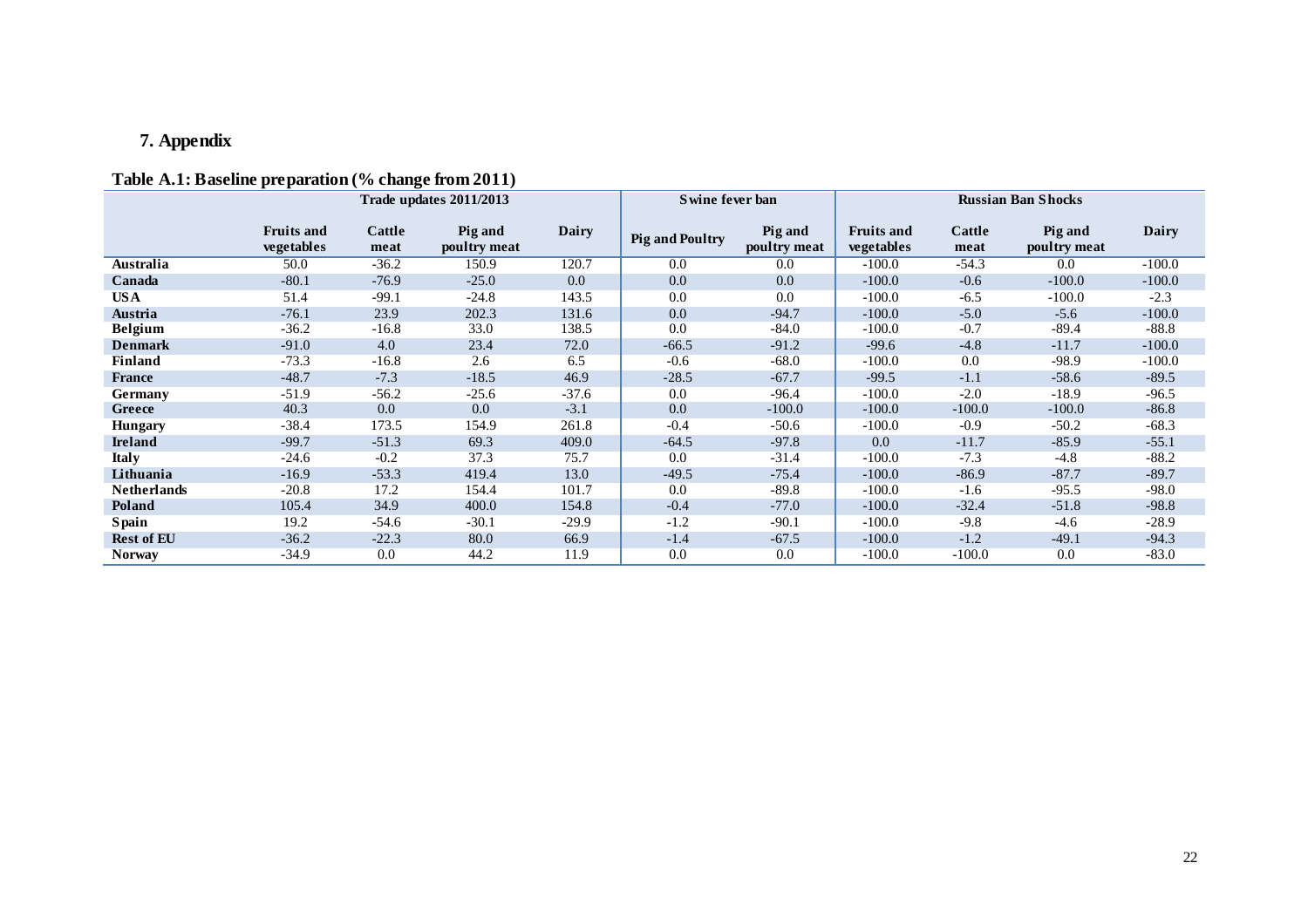|                    | <b>Fruits and</b><br>vegetables | Cattle<br>meat | Pork and<br>poultry meat | Dairy  |
|--------------------|---------------------------------|----------------|--------------------------|--------|
| <b>Russia</b>      | $-0.6$                          | $-0.4$         | $-2.8$                   | $-3.0$ |
| Austria            | 0.0                             | 0.0            | $-0.0$                   | 0.4    |
| <b>Belgium</b>     | 0.0                             | 0.0            | $-0.0$                   | 0.4    |
| <b>Denmark</b>     | 0.0                             | 0.1            | $-0.0$                   | 0.6    |
| Finland            | 0.0                             | 0.0            | 0.0                      | 4.0    |
| <b>France</b>      | 0.0                             | $0.0\,$        | $-0.0$                   | 0.3    |
| Germany            | 0.0                             | $0.0\,$        | $-0.0$                   | 0.4    |
| Greece             | 0.0                             | $0.0\,$        | $-0.0$                   | 0.2    |
| <b>Hungary</b>     | 0.1                             | $0.0\,$        | 0.0                      | 0.1    |
| <b>Ireland</b>     | 0.0                             | $0.0\,$        | $-0.0$                   | 0.3    |
| <b>Italy</b>       | 0.0                             | $0.0\,$        | $-0.0$                   | 0.3    |
| Lithuania          | 0.1                             | 1.9            | 0.1                      | 1.1    |
| <b>Netherlands</b> | 0.0                             | $-0.0$         | $-0.1$                   | 0.5    |
| Poland             | 0.4                             | 0.1            | $-0.0$                   | 0.3    |
| <b>Spain</b>       | 0.0                             | 0.0            | $-0.0$                   | 0.2    |
| <b>Rest of EU</b>  | 0.0                             | 0.0            | 0.0                      | 0.3    |

**Table A.2: Change in consumption of banned commodities in Russia and EU, %**

Source: Authors' own calculations from model results

**Figure A.1: Change in fruit and vegetable price in Poland, Lithuania and EU28, % from price in July 2014**



Source: Statistics Lithuania (2015), Central Statistical Office of Poland (2015), DG AGRI, (2015b)